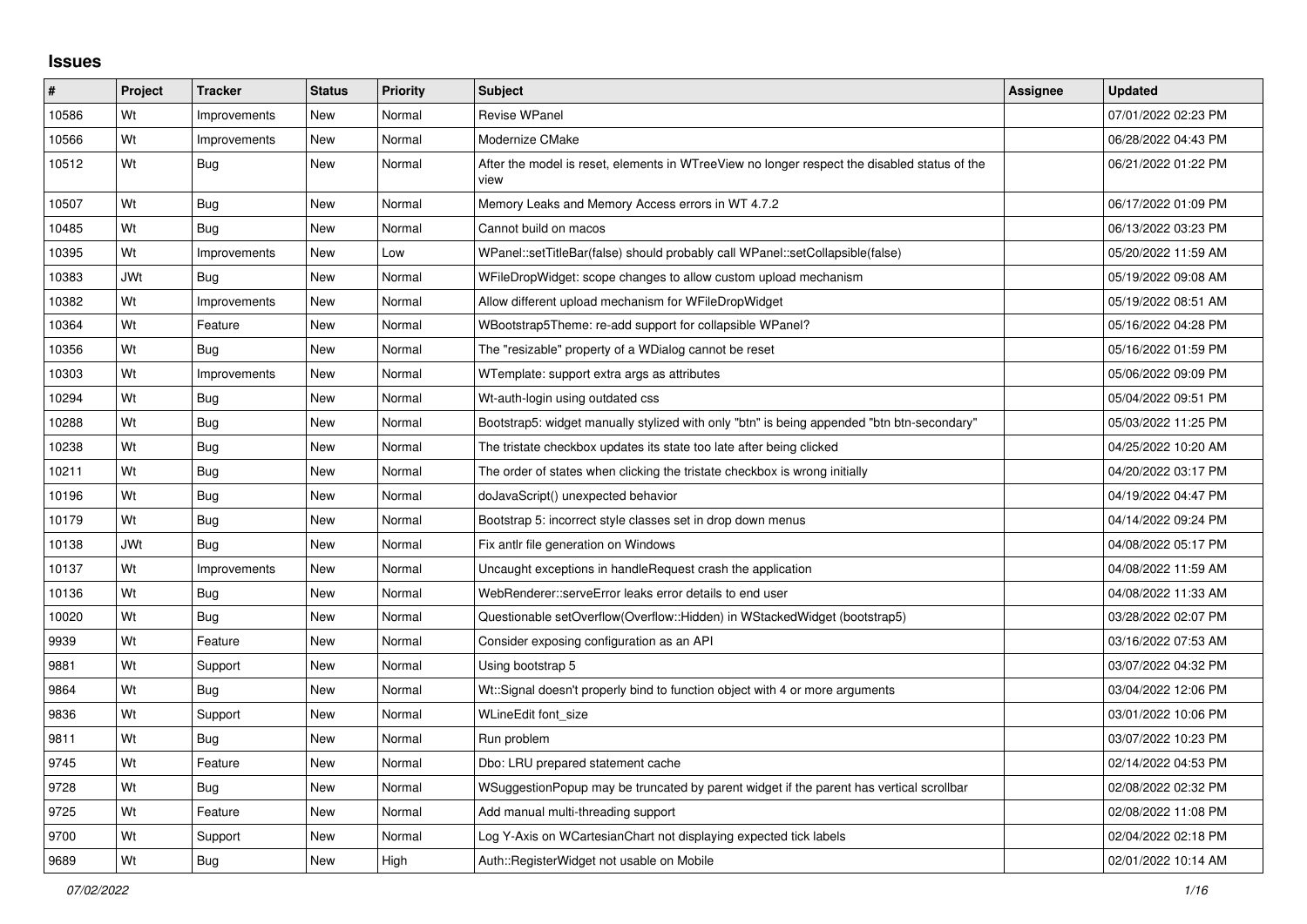| #    | Project    | <b>Tracker</b> | <b>Status</b> | <b>Priority</b> | <b>Subject</b>                                                                                    | <b>Assignee</b> | <b>Updated</b>      |
|------|------------|----------------|---------------|-----------------|---------------------------------------------------------------------------------------------------|-----------------|---------------------|
| 9678 | Wt         | Bug            | New           | Normal          | Crash in Wt::Dbo if we clear a collection and add an item.                                        |                 | 02/10/2022 10:40 AM |
| 9644 | Wt         | <b>Bug</b>     | <b>New</b>    | Normal          | Chart legend formatting                                                                           |                 | 01/24/2022 12:52 PM |
| 9622 | Wt         | <b>Bug</b>     | New           | Normal          | Wrong positioning of the WPopupMenu                                                               |                 | 01/17/2022 02:57 PM |
| 9615 | Wt         | <b>Bug</b>     | New           | Normal          | Missing handling of drop event in WAbstractProxyModel and WStandardItemModel                      |                 | 01/13/2022 01:48 PM |
| 9590 | Wt         | Bug            | New           | Low             | Panel header looses "panel-heading" class if titleBarWidget is created manually                   |                 | 01/07/2022 06:18 PM |
| 9589 | Wt         | <b>Bug</b>     | New           | Normal          | Wt does not always show the indicator between the rows if dropping on an item is also<br>allowed. |                 | 01/25/2022 03:19 PM |
| 9570 | Wt         | Improvements   | New           | Low             | Remove uses of WT_CXX14 and WT_CXX14ONLY                                                          |                 | 03/10/2022 11:02 AM |
| 9556 | Wt         | Bug            | New           | Normal          | Cannot hide widgets with bootstrap5 d-* classes                                                   |                 | 01/01/2022 09:25 PM |
| 9522 | <b>JWt</b> | Bug            | New           | Normal          | Java Jwt documentation links are broken                                                           | Korneel Dumon   | 12/17/2021 05:37 PM |
| 9506 | Wt         | Bug            | New           | Normal          | Cannot move callbacks                                                                             |                 | 12/15/2021 06:02 PM |
| 9493 | Wt         | Feature        | New           | Normal          | Make Wt bindable                                                                                  |                 | 12/14/2021 09:28 PM |
| 9467 | Wt         | Support        | New           | Normal          | Loading background                                                                                |                 | 12/08/2021 03:29 PM |
| 9422 | Wt         | Bug            | New           | Normal          | Probable bug in Chart Axis                                                                        |                 | 12/01/2021 02:47 AM |
| 9421 | Wt         | Support        | <b>New</b>    | Normal          | WGoogleMap addlconMarker                                                                          |                 | 12/08/2021 03:35 PM |
| 9350 | Wt         | Improvements   | New           | Normal          | Allow for customization of Bootstrap 5 theme                                                      |                 | 03/10/2022 03:22 PM |
| 9348 | Wt         | Feature        | New           | Low             | Using Wt for Progressive Web App (PWA) with offline capabilities                                  |                 | 11/17/2021 07:07 PM |
| 9343 | Wt         | Improvements   | New           | Normal          | (How to) Add switch widget to Wt                                                                  |                 | 11/16/2021 02:57 PM |
| 9295 | Wt         | Bug            | New           | Normal          | Wt::WMenuItem SetIcon not working                                                                 |                 | 11/30/2021 11:27 AM |
| 9289 | Wt         | <b>Bug</b>     | New           | High            | <b>Partitioned Tables</b>                                                                         |                 | 11/04/2021 11:45 PM |
| 9284 | Wt         | <b>Bug</b>     | New           | Normal          | WTableView does not layout correctly when inside a WTabWidget                                     |                 | 03/09/2022 03:49 PM |
| 9265 | Wt         | Bug            | New           | Normal          | WBorderLayout documentation error                                                                 |                 | 03/10/2022 03:23 PM |
| 9252 | Wt         | Bug            | New           | Normal          | Deprecated message in FontSupportPang.C build                                                     | Koen Deforche   | 10/24/2021 05:57 PM |
| 9241 | Wt         | Improvements   | New           | Normal          | Support multiple Reply-To addresses inside Wt::Mail::Message                                      |                 | 10/20/2021 04:38 PM |
| 9223 | Wt         | Bug            | New           | Immediate       | dropDownButton of SplitButton is in new line if put in layout                                     |                 | 12/15/2021 10:02 PM |
| 9207 | Wt         | Improvements   | New           | Normal          | Follow up on Bootstrap 5 theme                                                                    |                 | 03/10/2022 03:25 PM |
| 9174 | Wt         | Bug            | New           | Immediate       | setLayoutSizeAware blocks setOverflow(Auto)                                                       |                 | 12/15/2021 10:01 PM |
| 9116 | <b>JWt</b> | Feature        | New           | Normal          | Support long file sizes in WResource                                                              | Korneel Dumon   | 03/11/2022 11:07 AM |
| 9115 | Wt         | Improvements   | New           | Normal          | Set the version in WBootstrapTheme C'tor                                                          |                 | 10/11/2021 06:09 PM |
| 9107 | Wt         | Improvements   | New           | Normal          | New overloaded C'tor for Wt::Auth::PasswordVerifier                                               |                 | 09/27/2021 06:23 PM |
| 9088 | Wt         | Bug            | <b>New</b>    | Normal          | Http::Message copy assignment missing                                                             |                 | 09/22/2021 11:10 AM |
| 9078 | Wt         | <b>Bug</b>     | New           | Normal          | MySql backend c'tor dbhost parameter is passed by value instead of reference.                     |                 | 09/20/2021 06:36 PM |
| 9067 | Wt         | Support        | New           | Immediate       | SetCookie age                                                                                     | Koen Deforche   | 09/15/2021 02:19 PM |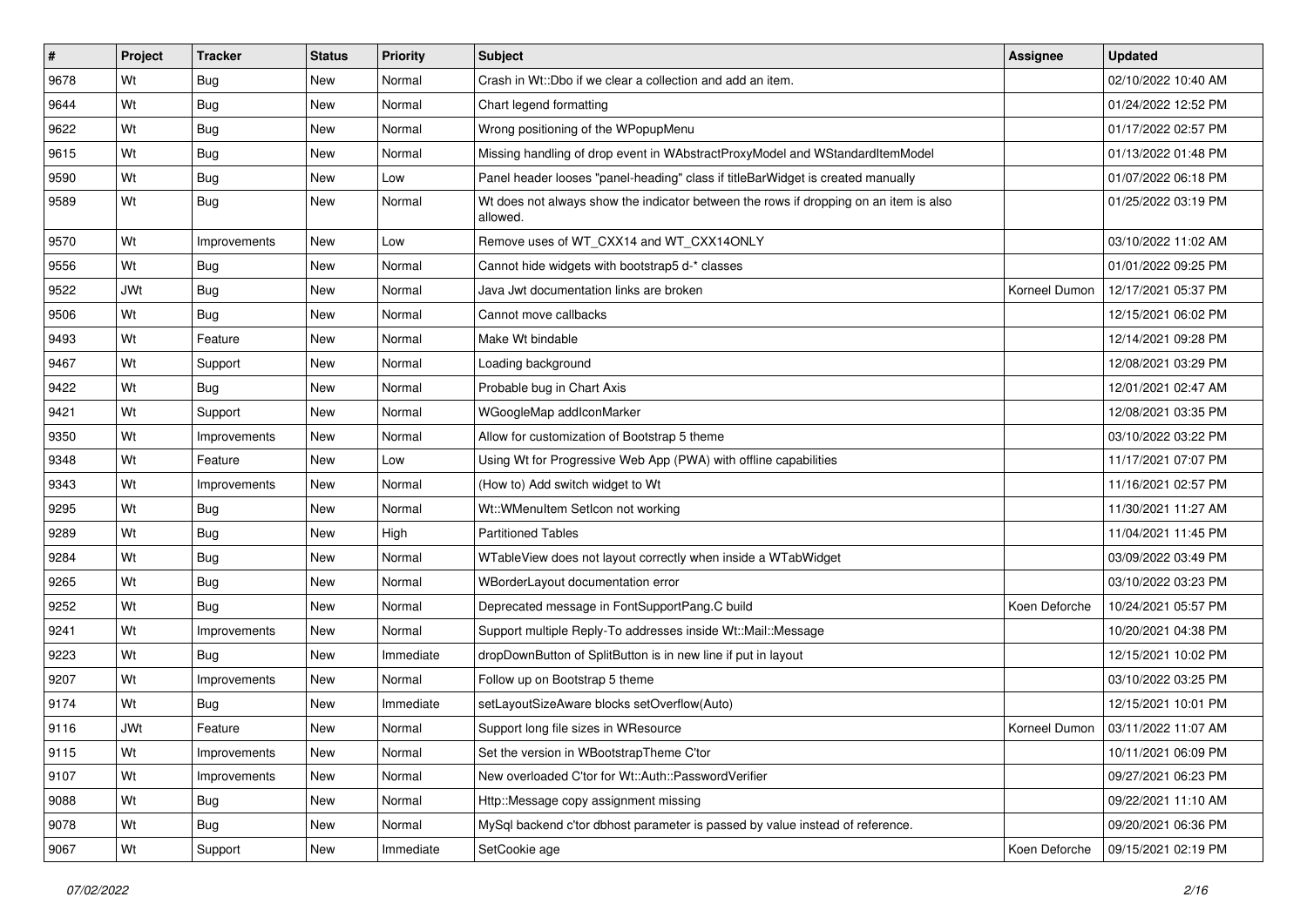| $\sharp$ | Project    | <b>Tracker</b> | <b>Status</b> | <b>Priority</b> | <b>Subject</b>                                                                                    | <b>Assignee</b>          | <b>Updated</b>      |
|----------|------------|----------------|---------------|-----------------|---------------------------------------------------------------------------------------------------|--------------------------|---------------------|
| 9063     | Wt         | Feature        | New           | Normal          | ClickHouse DBO Backend                                                                            |                          | 09/14/2021 12:29 PM |
| 9055     | Wt         | Bug            | <b>New</b>    | Normal          | DB2 support                                                                                       |                          | 09/09/2021 04:43 PM |
| 9046     | Wt         | Improvements   | New           | Normal          | WServer::post() and strand                                                                        |                          | 09/08/2021 01:52 AM |
| 9039     | Wt         | Bug            | New           | Normal          | Wt::WDateTime::toLocalDateTime not working                                                        |                          | 09/17/2021 12:13 PM |
| 9017     | <b>JWt</b> | Feature        | New           | Normal          | Add SAML support to JWt Auth                                                                      |                          | 03/11/2022 11:07 AM |
| 8893     | <b>JWt</b> | Feature        | New           | Normal          | Port Dbo forms to JWt                                                                             | Loeka Rogge              | 03/11/2022 11:07 AM |
| 8821     | Wt         | Bug            | New           | Low             | Collapsed Disabled WPanel is not recognisable to be disabled                                      |                          | 07/17/2021 02:11 AM |
| 8804     | <b>JWt</b> | Bug            | New           | Low             | WMenu signal not exposed after unbinding and rebinding the Widget                                 | <b>Roel Standaert</b>    | 07/14/2021 10:44 AM |
| 8781     | Wt         | Improvements   | New           | Normal          | Document that the unload event is not guaranteed                                                  |                          | 03/10/2022 03:25 PM |
| 8757     | Wt         | Improvements   | <b>New</b>    | Normal          | Setting position of WDialog                                                                       |                          | 07/01/2021 10:02 AM |
| 8732     | Wt         | Support        | New           | Normal          | Continuous Plotting of Live data on WCartesianChart                                               | Korneel Dumon            | 07/06/2021 05:38 PM |
| 8730     | Wt         | Bug            | New           | Normal          | Unexpected "order by (SELECT NULL)" when setting a limit                                          |                          | 07/08/2021 01:18 PM |
| 8718     | Wt         | Support        | New           | Normal          | About Wt.WT.updateDelay                                                                           |                          | 07/06/2021 05:18 PM |
| 8714     | Wt         | Bug            | New           | Normal          | Security bug: WAnchor should set rel="noopener" when opening a link that opens in a new<br>window |                          | 06/20/2021 07:36 PM |
| 8711     | Wt         | Support        | New           | Normal          | Loading Y-axis values on moving Live 2D graph using WCartesianChart                               |                          | 06/18/2021 05:15 PM |
| 8707     | Wt         | Support        | New           | Normal          | How to upload a file with javascript?                                                             |                          | 08/21/2021 11:14 PM |
| 8660     | Wt         | Improvements   | New           | Normal          | Make redirect the default OAuth method?                                                           |                          | 03/10/2022 03:26 PM |
| 8630     | Wt         | Feature        | New           | Normal          | Update DB                                                                                         |                          | 06/03/2021 11:09 AM |
| 8629     | Wt         | Improvements   | New           | Normal          | Change JavaScript minifier                                                                        |                          | 06/03/2021 10:25 AM |
| 8620     | Wt         | Feature        | New           | Normal          | Consider improvements to the API to prevent bugs like issue #7669                                 |                          | 06/02/2021 09:43 PM |
| 8608     | Wt         | Support        | New           | Normal          | Wt::Dbo: how to avoid creation of prepared statements?                                            |                          | 06/01/2021 12:42 PM |
| 8603     | Wt         | Support        | <b>New</b>    | Normal          | WTreeTable as widget does not render correctly                                                    | <b>Dimitrios Sideris</b> | 05/29/2021 03:26 PM |
| 8602     | Wt         | Bug            | New           | Normal          | No changed() signal when toggling a check box programmatically                                    |                          | 03/10/2022 03:27 PM |
| 8576     | Wt         | Support        | New           | Urgent          | wt application using wthttpd that is currently suffering a DDOS attack                            |                          | 05/25/2021 10:57 AM |
| 8544     | Wt         | Bug            | New           | Normal          | WFileUpload : uploaded signal never called                                                        |                          | 05/21/2021 10:43 AM |
| 8526     | Wt         | Support        | New           | Normal          | Widget example code for Constellation plot                                                        |                          | 05/19/2021 10:20 AM |
| 8508     | Wt         | Feature        | New           | Normal          | Use C++20's time zone support in std::chrono by default if supported.                             | ruben kindt              | 09/03/2021 03:51 PM |
| 8458     | Wt         | Feature        | New           | Normal          | WKeyEvent don't give access to JavaScriptEvent jsEvent_on wt4                                     |                          | 05/21/2021 11:24 AM |
| 8434     | Wt         | Support        | New           | Normal          | The best IDE and compiler C++ for Wt development on Ubuntu                                        |                          | 05/03/2021 11:37 AM |
| 8416     | Wt         | <b>Bug</b>     | New           | Normal          | Wt crashes in ~Configuration                                                                      |                          | 04/28/2021 03:25 PM |
| 8374     | <b>JWt</b> | <b>Bug</b>     | New           | Normal          | PDFJet unicode                                                                                    |                          | 04/19/2021 12:22 PM |
| 8344     | Wt         | Bug            | New           | Low             | Missing reference in WComboBox::setModel() argument                                               |                          | 04/14/2021 02:10 PM |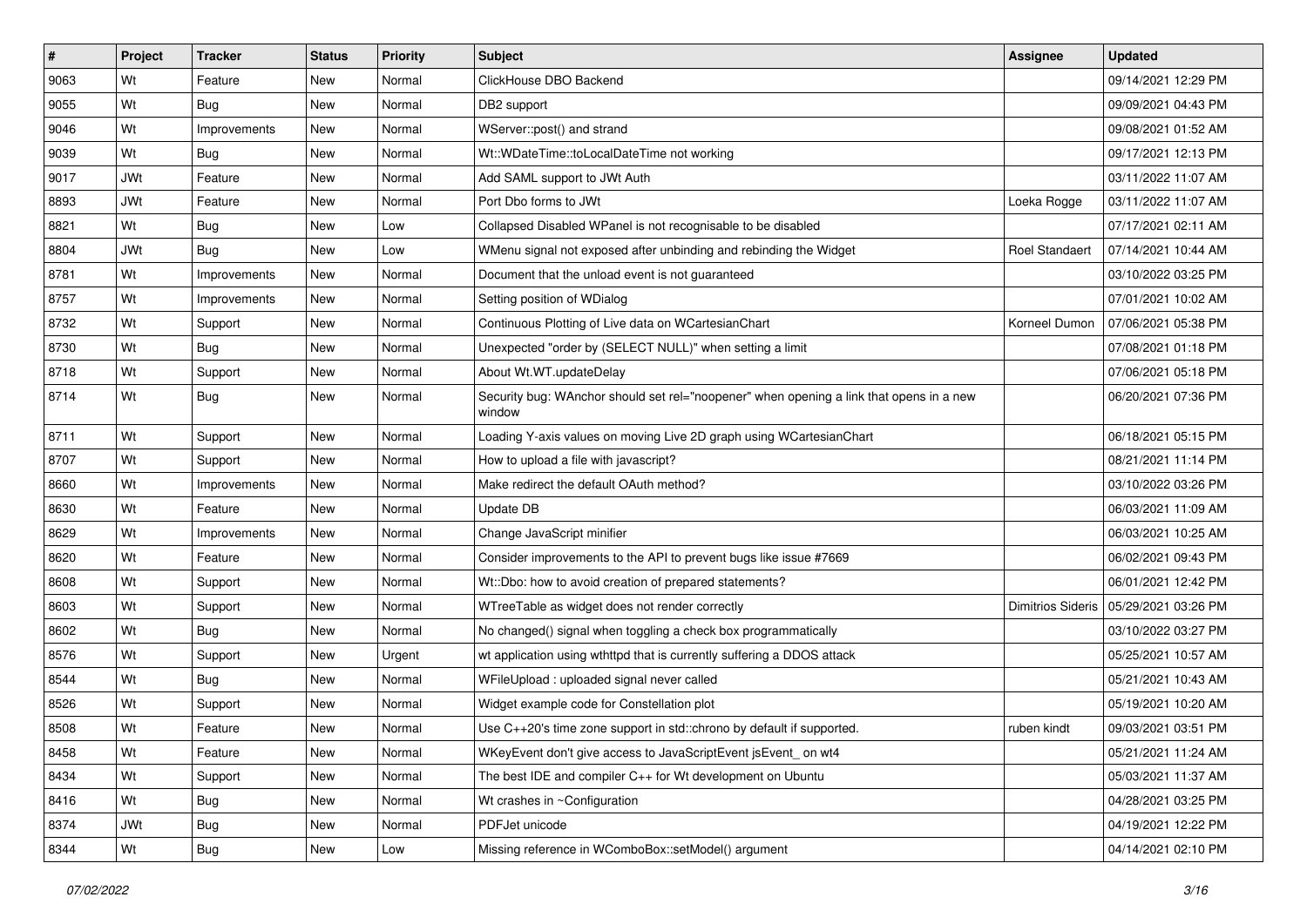| $\vert$ # | Project | <b>Tracker</b> | <b>Status</b> | <b>Priority</b> | <b>Subject</b>                                                                                                                    | Assignee      | <b>Updated</b>      |
|-----------|---------|----------------|---------------|-----------------|-----------------------------------------------------------------------------------------------------------------------------------|---------------|---------------------|
| 8332      | Wt      | Bug            | New           | Normal          | Cannot compile wt 4.5.0 on raspbian                                                                                               |               | 04/12/2021 08:07 PM |
| 8321      | Wt      | Feature        | New           | Normal          | Consider WResource::setChanged enhancement to invalidate stale WResource links                                                    |               | 04/08/2021 05:37 PM |
| 8295      | Wt      | Feature        | New           | Normal          | Improve handling of WStringListModel methods insertString and addString                                                           |               | 03/31/2021 12:17 AM |
| 8287      | Wt      | Feature        | New           | Normal          | Support Listening on UNIX Socket for HTTP Server.                                                                                 |               | 03/27/2021 11:21 PM |
| 8278      | Wt      | Support        | New           | Normal          | Invisible widget                                                                                                                  |               | 03/31/2021 12:50 PM |
| 8264      | Wt      | <b>Bug</b>     | New           | Immediate       | SetLocal changes combobox selection                                                                                               | Koen Deforche | 03/24/2021 07:54 AM |
| 8213      | Wt      | Bug            | New           | Normal          | The result of the function WTreeView::scrollTo is wrong if any parent of the element is<br>collapsed.                             |               | 03/17/2021 03:38 PM |
| 8201      | Wt      | Bug            | New           | Normal          | Buy Here Pay Here Dealership We Can Help Auto Chicago                                                                             |               | 03/12/2021 09:00 PM |
| 8200      | Wt      | Support        | New           | Normal          | Question: WText inline image without UnsafeXHTML?                                                                                 |               | 03/25/2021 12:14 PM |
| 8193      | Wt      | Bug            | New           | Normal          | WTableView headers layout broken without JS                                                                                       |               | 03/11/2021 10:21 AM |
| 8158      | Wt      | Support        | New           | Normal          | WT application initialization in HTML file                                                                                        |               | 03/02/2021 05:48 AM |
| 8157      | Wt      | Bug            | New           | Normal          | Message box initiated in embedded widget can't show icon                                                                          |               | 02/27/2021 06:37 AM |
| 8156      | Wt      | Bug            | New           | Normal          | X-Frame-Option=SAMEORIGIN doesn't let my application be visualized inside iframe                                                  |               | 10/20/2021 11:36 AM |
| 8151      | Wt      | Support        | New           | Normal          | <b>XMLHttpRequest error</b>                                                                                                       |               | 03/02/2021 09:06 AM |
| 8136      | Wt      | Bug            | New           | High            | Session Timeout because of chromes "Throttle Javascript timers in background."                                                    |               | 02/25/2021 10:08 AM |
| 8108      | Wt      | Support        | New           | Normal          | Embedded widget                                                                                                                   |               | 02/26/2021 05:26 AM |
| 8093      | Wt      | Bug            | New           | Normal          | WCartesianChart portrait size do not show the bottom axis.                                                                        |               | 02/18/2021 10:22 AM |
| 8051      | Wt      | Bug            | New           | High            | WCartesianChart bad styled pdf print                                                                                              |               | 03/10/2021 02:46 PM |
| 8005      | Wt      | Feature        | New           | Normal          | Custom Query in DBO                                                                                                               | Korneel Dumon | 01/28/2021 10:18 AM |
| 8002      | Wt      | Bug            | New           | Normal          | WServer shutting down when setting breakpoint in XCode                                                                            |               | 01/28/2021 08:26 AM |
| 8000      | Wt      | Feature        | New           | Normal          | Use XML parser for WTemplate rendering instead of simple text subsitution                                                         |               | 02/04/2021 05:32 PM |
| 7992      | Wt      | Feature        | New           | Normal          | Ability to get/set image encoding or implementation dependent properties for WRasterImage?                                        |               | 01/20/2021 03:54 PM |
| 7986      | Wt      | Feature        | New           | Normal          | Consider optimizing updates by only changing changed form values?                                                                 | ruben kindt   | 09/14/2021 09:45 AM |
| 7976      | Wt      | Support        | New           | Normal          | WAbstractItemView and Drag and Drop                                                                                               |               | 01/19/2021 11:52 AM |
| 7974      | Wt      | Bug            | New           | Normal          | WPopupMenu gets cut off at layout-boundaries/scrollbars                                                                           |               | 01/24/2022 03:37 PM |
| 7970      | Wt      | <b>Bug</b>     | New           | Normal          | wthttp server may terminate after uncaught exception                                                                              |               | 01/11/2021 08:43 PM |
| 7958      | Wt      | Bug            | New           | Normal          | When progressive bootstrap is enabled, setting a WContainerWidget's tag name to "form"<br>causes it to be skipped in the DOM tree |               | 01/06/2021 02:19 PM |
| 7943      | Wt      | Feature        | New           | Normal          | std::string_view support                                                                                                          |               | 09/14/2021 12:43 PM |
| 7917      | Wt      | <b>Bug</b>     | New           | Normal          | Wt internal error; code:undefined, description: Cannot read property 'ClassName' of null                                          |               | 12/15/2020 02:23 PM |
| 7915      | Wt      | Bug            | New           | Normal          | memory leak in WCartesianChart (wt3.7.0)                                                                                          |               | 12/15/2020 03:14 PM |
| 7910      | Wt      | Support        | New           | Low             | Pointing to CSS file : absolute path is ignored                                                                                   |               | 12/12/2020 08:51 PM |
| 7903      | Wt      | <b>Bug</b>     | New           | Normal          | Drag and drop between two views can throw.                                                                                        |               | 12/08/2020 08:23 AM |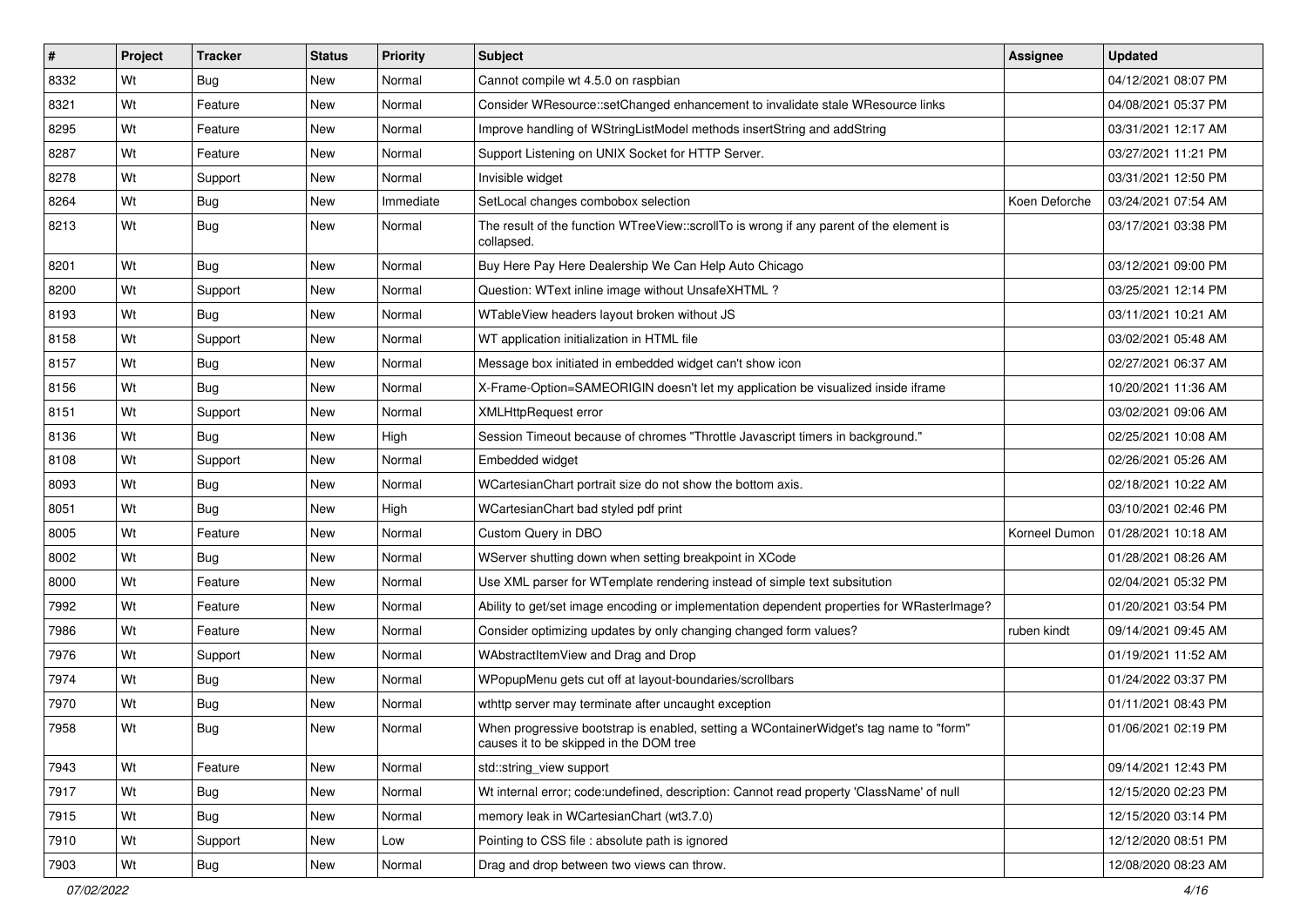| $\vert$ # | Project | <b>Tracker</b> | <b>Status</b> | <b>Priority</b> | <b>Subject</b>                                                                                                  | <b>Assignee</b> | <b>Updated</b>      |
|-----------|---------|----------------|---------------|-----------------|-----------------------------------------------------------------------------------------------------------------|-----------------|---------------------|
| 7898      | Wt      | Bug            | New           | Low             | Thread sanitizer reports race on JSlot::nextFid_ (and will likely report one in WObject as well:<br>nextObjId_) |                 | 12/07/2020 03:39 PM |
| 7897      | Wt      | Bug            | New           | Normal          | Log axis scale maps value 0 to minimum of axis                                                                  |                 | 12/07/2020 01:21 PM |
| 7894      | Wt      | Feature        | New           | Normal          | Add more HTML5 input types                                                                                      |                 | 12/07/2020 01:32 PM |
| 7890      | Wt      | Support        | New           | Normal          | WTreeView and Drag and Drop                                                                                     |                 | 12/04/2020 11:12 AM |
| 7888      | Wt      | Bug            | New           | Normal          | WStringListModel::setItemData works not correct                                                                 |                 | 12/03/2020 03:26 PM |
| 7881      | Wt      | Bug            | New           | Normal          | Modal dialog, which should be inaccessible in parallel, is getting nested                                       |                 | 01/05/2021 05:58 PM |
| 7871      | Wt      | Bug            | New           | Normal          | stuck "Loading" indication                                                                                      |                 | 11/24/2020 10:38 PM |
| 7856      | Wt      | Bug            | New           | Normal          | Native WSlider not working on progressive bootstrap                                                             |                 | 11/13/2020 10:34 AM |
| 7810      | Wt      | Bug            | New           | Normal          | measureText() not accurate                                                                                      |                 | 10/31/2020 07:09 PM |
| 7800      | Wt      | <b>Bug</b>     | New           | Normal          | WCartesianChart renders barseries over axis                                                                     |                 | 12/03/2020 02:59 PM |
| 7794      | Wt      | Bug            | New           | Normal          | WProgressBar can generate invalid HTML code.                                                                    |                 | 10/22/2020 03:21 PM |
| 7790      | Wt      | Bug            | New           | Normal          | WidentityProxyModel does not forward a call of sort method to the source model.                                 |                 | 10/20/2020 04:11 PM |
| 7788      | Wt      | Bug            | New           | Normal          | Signal with big string does not trigger the fallback function                                                   |                 | 10/30/2020 09:52 AM |
| 7787      | Wt      | Bug            | New           | Normal          | WContainer setLayout calls overriden clear()                                                                    |                 | 10/17/2020 05:14 PM |
| 7786      | Wt      | Feature        | New           | Normal          | WStandardItemModel::insertRow returns void instead of WStandardItem*                                            |                 | 10/21/2020 12:44 PM |
| 7785      | Wt      | Feature        | New           | Normal          | "key" property support                                                                                          |                 | 10/16/2020 04:31 PM |
| 7769      | Wt      | Bug            | New           | Normal          | Mandelbrot example not working on Ubuntu                                                                        |                 | 10/28/2020 04:42 PM |
| 7757      | Wt      | Support        | New           | Normal          | WebSession [error] "Wt: fatal error: Script id mismatch"                                                        |                 | 10/09/2020 08:59 AM |
| 7756      | Wt      | Bug            | New           | Normal          | WLayout with JavaScript implementaion does not receive size change event if the trigger was<br>WTextArea.       |                 | 10/20/2020 03:41 PM |
| 7748      | Wt      | <b>Bug</b>     | New           | Normal          | WStringListModel does not support restoring of raw indexes.                                                     |                 | 10/06/2020 02:47 PM |
| 7740      | Wt      | Support        | New           | Normal          | setValueStyleClass has no visual effect                                                                         | Korneel Dumon   | 04/13/2021 12:16 PM |
| 7710      | Wt      | Support        | New           | Normal          | Continuations and WResource lifespan                                                                            |                 | 09/11/2020 11:09 AM |
| 7709      | Wt      | Feature        | New           | Normal          | <b>Add Cursors</b>                                                                                              |                 | 09/08/2020 02:43 PM |
| 7707      | Wt      | Bug            | New           | Low             | Toggling visibility for WTreeView on column 0 breaks webserver                                                  |                 | 09/15/2020 10:52 AM |
| 7703      | Wt      | Bug            | New           | Urgent          | Issue with wt-4.4.0 WStackedWidget/Help needed                                                                  |                 | 09/04/2020 08:24 PM |
| 7645      | Wt      | <b>Bug</b>     | New           | Normal          | Inconsistencies with anchor text selection and inclusion in tab chain                                           |                 | 03/10/2022 03:28 PM |
| 7602      | Wt      | Feature        | New           | Normal          | Add support for Dbo backend SQLite encryption using SQLCipher                                                   |                 | 11/04/2020 04:12 PM |
| 7598      | Wt      | Feature        | New           | Normal          | Consider providing independent weakSessionIds to identify private WResource URLs                                |                 | 06/02/2021 09:45 PM |
| 7596      | Wt      | <b>Bug</b>     | <b>New</b>    | Low             | WWebWidget::domElementType() pure virtual not in documentation                                                  |                 | 06/05/2020 05:56 PM |
| 7593      | Wt      | Support        | New           | Normal          | ERR_NETWORK_CHANGED error                                                                                       |                 | 06/04/2020 10:04 AM |
| 7581      | Wt      | Feature        | New           | Normal          | isapi mode and internal path                                                                                    |                 | 05/25/2020 12:46 PM |
| 7579      | Wt      | <b>Bug</b>     | New           | Urgent          | Payal Rest API                                                                                                  |                 | 05/22/2020 11:50 PM |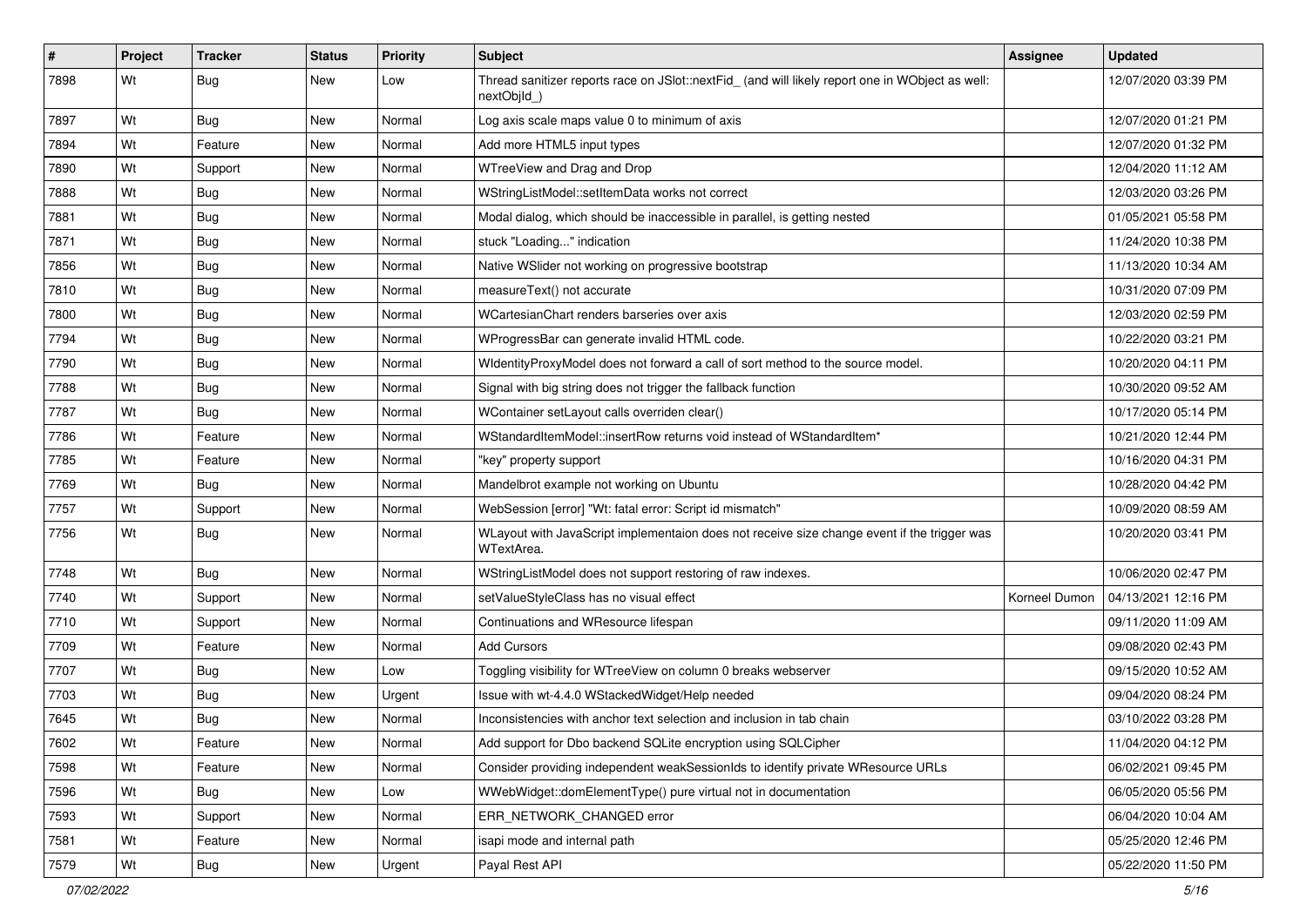| #    | Project | <b>Tracker</b> | <b>Status</b> | <b>Priority</b> | <b>Subject</b>                                                                                                                                       | <b>Assignee</b> | <b>Updated</b>      |
|------|---------|----------------|---------------|-----------------|------------------------------------------------------------------------------------------------------------------------------------------------------|-----------------|---------------------|
| 7528 | Wt      | Feature        | New           | Low             | <b>Official Forward Declaration Support</b>                                                                                                          |                 | 07/21/2021 04:24 AM |
| 7516 | Wt      | Bug            | New           | Normal          | Calling WMenu::select(nullptr) from internalPathChanged event handler ends with SIGSEGV<br>(endless recursion)                                       |                 | 04/08/2020 06:02 PM |
| 7514 | Wt      | Bug            | <b>New</b>    | High            | Interactive charts does not work with progressive bootstrap enabled                                                                                  |                 | 04/08/2020 11:42 AM |
| 7512 | Wt      | Bug            | New           | Normal          | Auth Widget is leaking information about existing users                                                                                              |                 | 04/07/2020 02:52 PM |
| 7503 | Wt      | Feature        | <b>New</b>    | Normal          | Support for Forwarded header when determining client address.                                                                                        |                 | 03/24/2020 05:09 PM |
| 7481 | Wt      | Bug            | New           | Normal          | Having a long running command with a processEvents() call in it together with a timer can<br>result in clicked events being processed too many times |                 | 03/05/2020 11:25 AM |
| 7479 | Wt      | Bug            | <b>New</b>    | Normal          | WResource Multipart Request - Error parsing CGI request                                                                                              |                 | 03/04/2020 06:19 PM |
| 7478 | Wt      | Bug            | <b>New</b>    | Normal          | Editing column in wtableview                                                                                                                         |                 | 02/28/2020 10:04 PM |
| 7477 | Wt      | <b>Bug</b>     | New           | Normal          | Wt Axis zoomRangeChanged won't fire when adding/removing a series                                                                                    |                 | 02/27/2020 11:32 AM |
| 7465 | Wt      | Feature        | New           | Normal          | HTTP status code: 429 Too Many Requests (RFC 6585)                                                                                                   |                 | 03/03/2020 07:29 PM |
| 7464 | Wt      | Support        | <b>New</b>    | Normal          | Apache2 mod_fcgid internal path                                                                                                                      |                 | 02/24/2020 02:39 PM |
| 7454 | Wt      | Support        | New           | Normal          | Popup in layout-based design                                                                                                                         |                 | 04/01/2020 11:30 AM |
| 7450 | Wt      | Feature        | New           | Normal          | Allow for the filesystem implementation to be switched to std::filesystem                                                                            |                 | 02/10/2020 02:19 PM |
| 7440 | Wt      | Bug            | New           | Normal          | WTimer results in excessive browser CPU and memory usage when connection is lost                                                                     |                 | 02/05/2020 09:57 AM |
| 7426 | Wt      | Support        | <b>New</b>    | Normal          | Wt::Response::createContinuation() with streaming                                                                                                    |                 | 02/04/2020 06:38 PM |
| 7424 | Wt      | Bug            | New           | Normal          | WContainerWidget::setContentAlignment() has no effect when item is hidden                                                                            |                 | 01/27/2020 10:24 AM |
| 7401 | Wt      | Bug            | <b>New</b>    | Normal          | removal of ' <meta content="noindex, nofollow" name="robots"/> '                                                                                     |                 | 01/16/2020 05:27 PM |
| 7396 | Wt      | <b>Bug</b>     | New           | Normal          | WTreeView not working when hidden during construction                                                                                                |                 | 01/30/2020 05:13 PM |
| 7389 | Wt      | Feature        | <b>New</b>    | Low             | WTable: support <caption></caption>                                                                                                                  |                 | 01/03/2020 11:20 AM |
| 7385 | Wt      | Feature        | New           | Normal          | More Dynamic Paths                                                                                                                                   |                 | 01/06/2020 05:17 PM |
| 7373 | Wt      | Support        | New           | Normal          | SEH Exception on Wt:DBO rollback                                                                                                                     |                 | 01/08/2020 10:31 AM |
| 7367 | Wt      | <b>Bug</b>     | New           | Normal          | Validators: delay validation until user has entered something                                                                                        |                 | 12/12/2019 03:48 PM |
| 7363 | Wt      | Feature        | New           | Low             | Access to Mail::Message::attachments()                                                                                                               |                 | 04/06/2020 09:30 PM |
| 7351 | Wt      | Feature        | <b>New</b>    | Low             | Give Date Edit alternative calendar                                                                                                                  |                 | 01/30/2020 12:44 PM |
| 7349 | Wt      | Feature        | New           | Normal          | Add WebGL 2.0 support (Equivalent to OpenGL ES 3) to WGLWidget                                                                                       |                 | 12/05/2019 04:52 PM |
| 7314 | Wt      | Support        | <b>New</b>    | High            | Worker-Thread-Warning: "Wt: attachThread(): no thread is holding this application's lock?"                                                           |                 | 11/07/2019 12:48 PM |
| 7295 | Wt      | Bug            | New           | Low             | WFileUpload is nearly always unresponsive when app is linked to wtfcgi                                                                               |                 | 10/25/2019 12:16 AM |
| 7292 | Wt      | <b>Bug</b>     | New           | Normal          | Refresh token and access type                                                                                                                        |                 | 10/28/2019 06:44 PM |
| 7281 | Wt      | <b>Bug</b>     | New           | Normal          | WFileUpload keeps previously applied styling when enableAjax() is called                                                                             |                 | 10/14/2019 01:36 PM |
| 7278 | Wt      | Feature        | New           | Normal          | WFileUpload get selected file(s)                                                                                                                     |                 | 10/15/2019 11:10 AM |
| 7197 | Wt      | <b>Bug</b>     | New           | Low             | WSpinBox/WDoubleSpinBox valueChanged() is not emitted when connected after the spinbox<br>is rendered                                                |                 | 08/14/2019 12:57 PM |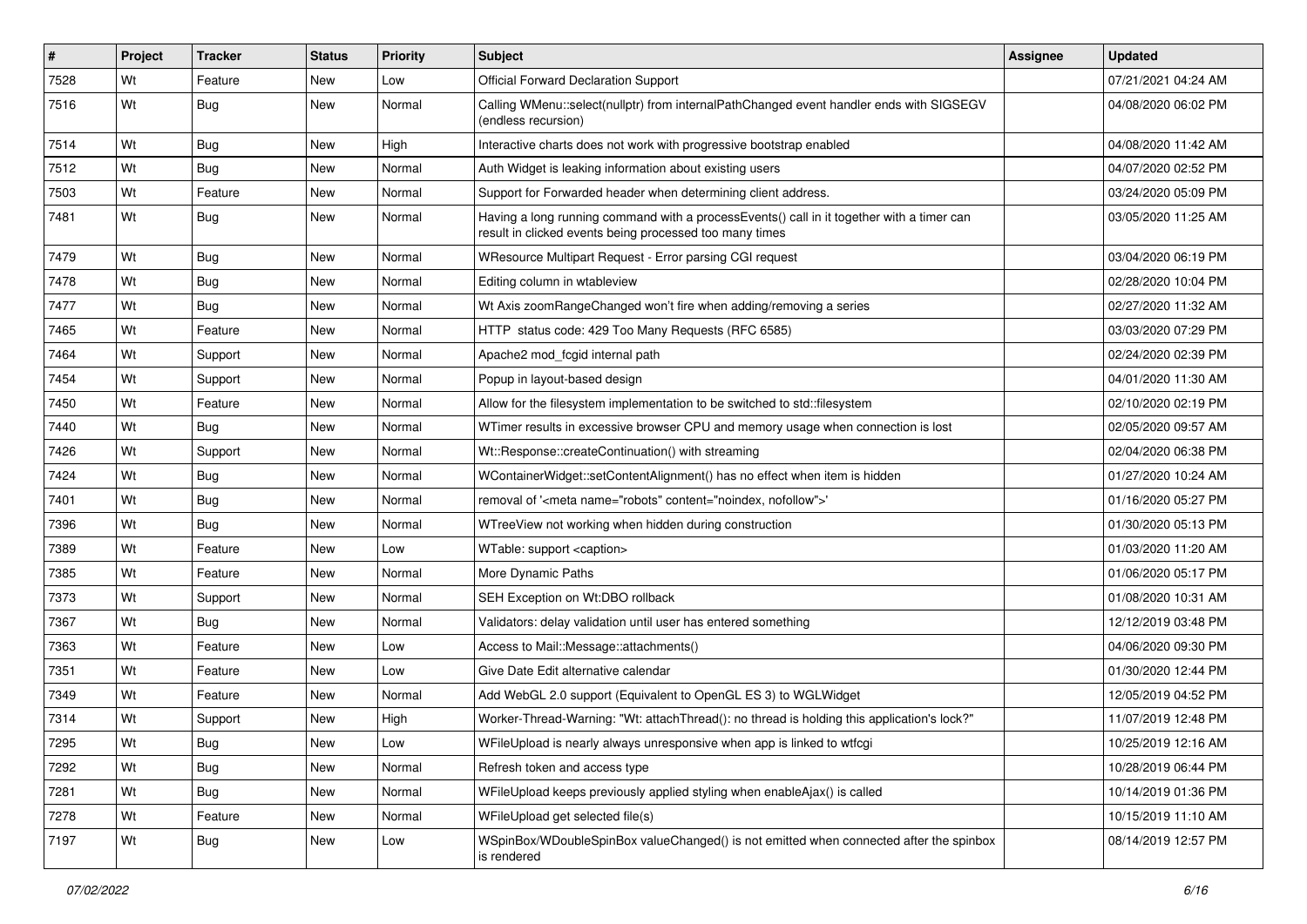| $\vert$ # | Project | <b>Tracker</b> | <b>Status</b> | <b>Priority</b> | <b>Subject</b>                                                                        | Assignee       | <b>Updated</b>      |
|-----------|---------|----------------|---------------|-----------------|---------------------------------------------------------------------------------------|----------------|---------------------|
| 7196      | Wt      | Bug            | New           | Normal          | Pango 1.44 deprecation warnings                                                       |                | 08/14/2019 12:30 PM |
| 7168      | Wt      | Feature        | New           | Normal          | Access to authorization token                                                         |                | 08/04/2019 09:00 PM |
| 7144      | Wt      | Bug            | New           | Normal          | WTreeNode: Wether child-node is selectable depends on parent-node                     |                | 07/18/2019 01:42 PM |
| 7142      | Wt      | Support        | New           | Normal          | WStringListModel updated in slot does not work as expected                            |                | 07/18/2019 09:53 AM |
| 7040      | Wt      | Bug            | New           | Normal          | Generated javascript can execute out-of-sequence due to a timing issue with require() |                | 05/12/2019 05:29 PM |
| 7035      | Wt      | <b>Bug</b>     | New           | Normal          | Wt.js can generate requests that exceed server defaults                               |                | 05/03/2019 05:27 PM |
| 7020      | Wt      | Bug            | New           | Normal          | Wt progress bar disable style                                                         |                | 08/05/2019 12:46 PM |
| 7010      | Wt      | Support        | New           | Normal          | WTreeView                                                                             |                | 04/22/2019 09:46 AM |
| 7009      | Wt      | <b>Bug</b>     | New           | Normal          | WPopupMenu destruction when inside a WMenuItem                                        |                | 01/08/2021 01:06 PM |
| 7001      | Wt      | Bug            | New           | Low             | wt-4 build issue on new ubuntu 18.04                                                  |                | 04/13/2019 01:26 PM |
| 6887      | Wt      | <b>Bug</b>     | New           | Normal          | WVideo on iphone inconsistencies                                                      |                | 02/08/2019 10:09 AM |
| 6817      | Wt      | <b>Bug</b>     | New           | High            | [v3][v4]][Dbo] Force the inclusion of file Wt/Dbo/Dbo (or Wt/Dbo/Dbo.h vor v4)        |                | 06/11/2019 01:16 PM |
| 6763      | Wt      | Bug            | New           | Immediate       | SetIcon for Wt:: WMenuItem is not working                                             |                | 11/07/2021 08:10 AM |
| 6762      | Wt      | Bug            | New           | Normal          | Unicode in mail attachement file name                                                 |                | 11/26/2018 01:00 PM |
| 6754      | Wt      | Feature        | New           | Low             | CSS files get cached with 30 days expiration period                                   |                | 06/11/2019 01:04 PM |
| 6752      | Wt      | <b>Bug</b>     | New           | Normal          | Wt::WString::trn override issue                                                       |                | 11/17/2018 03:39 PM |
| 6749      | Wt      | Bug            | New           | Normal          | WebController sessionCount mutex missing?                                             |                | 11/16/2018 12:55 PM |
| 6731      | Wt      | Feature        | New           | Normal          | Wt online demo: Drag drop is not working using touch.                                 |                | 11/14/2018 03:45 AM |
| 6722      | Wt      | Bug            | New           | Normal          | high number of bar charts failure                                                     | Roel Standaert | 11/12/2018 05:10 PM |
| 6682      | Wt      | Support        | New           | Normal          | Does Wt tabwidget support icon on the tab?                                            |                | 10/28/2018 04:37 AM |
| 6674      | Wt      | Bug            | New           | Normal          | WFileDropWidget_worker.min.js but no WFileDropWidget_worker.js                        |                | 10/22/2018 09:28 PM |
| 6657      | Wt      | Bug            | New           | Normal          | Cannot destroy WPopupWidget when it's hidden without invoking undefined behaviour     |                | 12/14/2018 04:43 PM |
| 6635      | Wt      | <b>Bug</b>     | New           | Normal          | WT DBO Segmentation Fault with natural keys                                           |                | 09/25/2018 04:33 PM |
| 6623      | Wt      | Feature        | New           | Normal          | Support ES6 moudle javascript                                                         |                | 11/13/2020 05:02 PM |
| 6587      | Wt      | <b>Bug</b>     | New           | Low             | stod() problem                                                                        |                | 12/14/2018 04:45 PM |
| 6584      | Wt      | Feature        | New           | Normal          | Make X-Frame-Options a configuration option                                           |                | 12/15/2020 03:15 PM |
| 6579      | Wt      | Feature        | New           | Normal          | Keep-alive time just for first signal                                                 |                | 09/03/2018 03:01 PM |
| 6533      | Wt      | <b>Bug</b>     | New           | Normal          | wt port in vcpkg                                                                      |                | 08/14/2018 10:36 AM |
| 6487      | Wt      | <b>Bug</b>     | New           | Normal          | WTree not interactive without JavaScript (works in 3.3.10)                            |                | 12/14/2018 04:45 PM |
| 6443      | Wt      | Feature        | New           | Normal          | JWT token support                                                                     |                | 06/12/2018 11:29 AM |
| 6434      | Wt      | <b>Bug</b>     | New           | Normal          | WIntValidator: inputFilter does not accept decimal separator                          |                | 06/05/2018 10:19 AM |
| 6405      | Wt      | <b>Bug</b>     | New           | Normal          | Signal not exposed                                                                    |                | 05/28/2018 12:30 PM |
| 6374      | Wt      | Feature        | New           | Low             | WStringStream lacks operator<<() overloads for const char* and unsigned int.          |                | 05/18/2018 09:33 AM |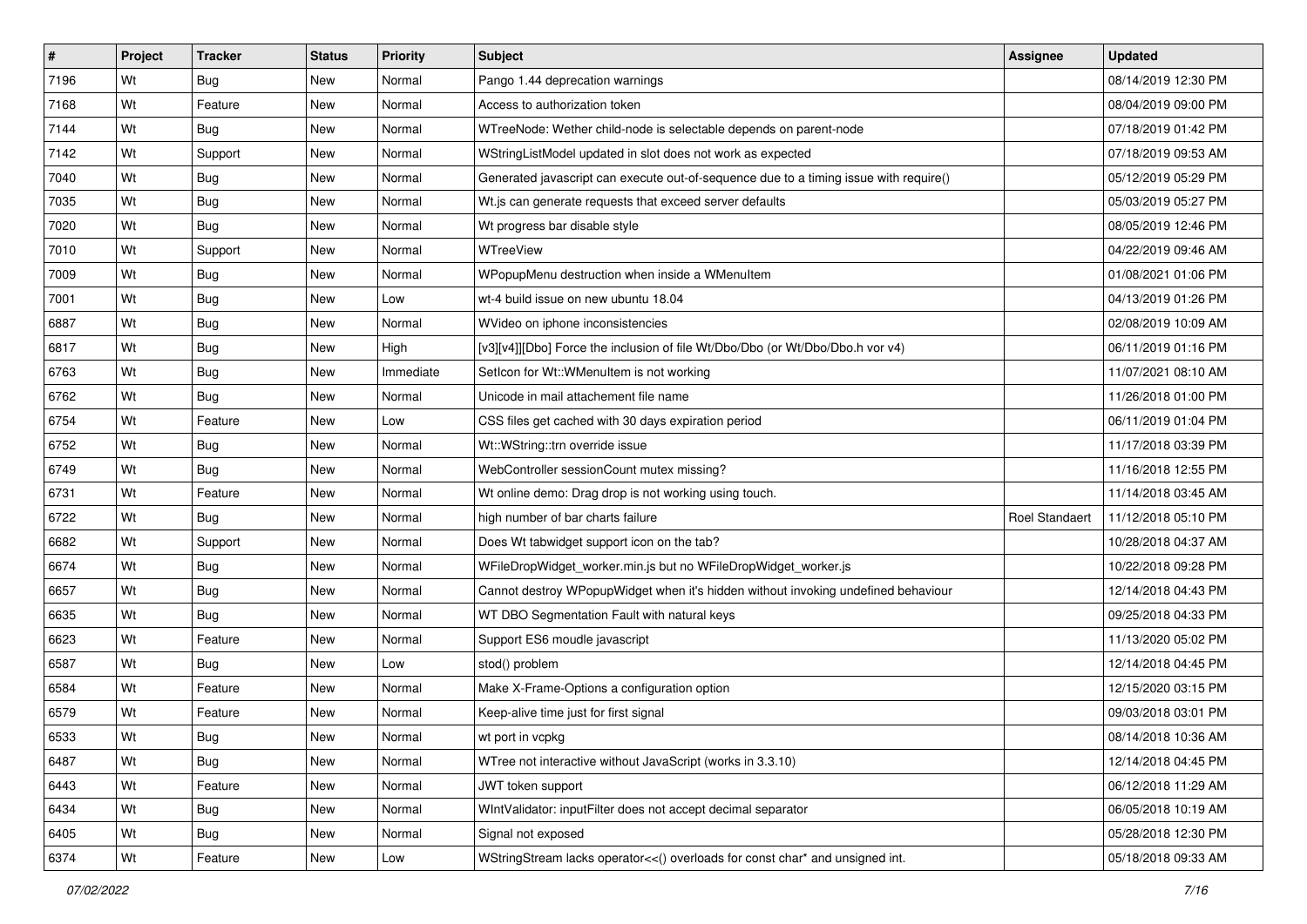| #    | Project    | <b>Tracker</b> | <b>Status</b> | <b>Priority</b> | <b>Subject</b>                                                                                                    | <b>Assignee</b>       | <b>Updated</b>      |
|------|------------|----------------|---------------|-----------------|-------------------------------------------------------------------------------------------------------------------|-----------------------|---------------------|
| 6354 | Wt         | Feature        | New           | Low             | WTextArea setCursorPosition                                                                                       |                       | 12/14/2018 04:46 PM |
| 6348 | Wt         | Support        | <b>New</b>    | Normal          | Wt::WFileUpload::setDisplayWidget                                                                                 | Korneel Dumon         | 05/02/2018 05:37 PM |
| 6347 | Wt         | <b>Bug</b>     | New           | Normal          | Layout Direction issue                                                                                            |                       | 12/14/2018 04:47 PM |
| 6339 | <b>JWt</b> | Bug            | New           | Normal          | JWt widget gallery nav bar title is Wt widget gallery (should be JWt?)                                            |                       | 07/14/2020 07:39 AM |
| 6338 | JWt        | Bug            | <b>New</b>    | Normal          | widget gallery: mvc tree is empty                                                                                 |                       | 04/13/2018 04:02 PM |
| 6332 | Wt         | <b>Bug</b>     | New           | Normal          | Documentation for Wt::Signals and Wt::Signals::connection missing in Wt 4                                         |                       | 04/12/2018 10:45 AM |
| 6327 | Wt         | Bug            | <b>New</b>    | Normal          | tr function in WTemplate requires browser refresh after locale change                                             |                       | 04/09/2018 03:35 PM |
| 6302 | Wt         | <b>Bug</b>     | New           | Low             | MVC Table Views from the Widget Gallery can't sort numbers                                                        |                       | 12/14/2018 04:47 PM |
| 6296 | Wt         | Bug            | <b>New</b>    | Normal          | WPanel children overflow border                                                                                   |                       | 12/14/2018 04:39 PM |
| 6292 | Wt         | Feature        | New           | Normal          | WBorderLayout suggestion: additional widgets for NE, NW, SE, SW                                                   |                       | 03/14/2018 11:31 PM |
| 6265 | Wt         | Support        | New           | Normal          | Is it possible to use a specific HTTP Status code as a result of an application logic error?                      |                       | 03/05/2018 11:32 AM |
| 6235 | Wt         | Bug            | New           | Normal          | Wt4.0.2: In certain case, removeFromParent() is not working.                                                      |                       | 05/02/2018 11:57 AM |
| 6234 | Wt         | Bug            | New           | Normal          | Wt4.0.2: Documentation on WContainerWidget::setLayout() is outdated.                                              |                       | 02/15/2018 09:09 AM |
| 6225 | Wt         | Feature        | <b>New</b>    | Normal          | Change license to include GPLv3                                                                                   |                       | 02/04/2018 12:12 PM |
| 6221 | Wt         | Feature        | New           | Normal          | Dbo: create indexes                                                                                               |                       | 01/30/2018 07:59 PM |
| 6219 | Wt         | <b>Bug</b>     | New           | High            | Multiple transient WDialogs                                                                                       |                       | 12/14/2018 04:48 PM |
| 6213 | Wt         | Bug            | New           | Normal          | bootstrap progress-bar does not update correctly                                                                  | <b>Roel Standaert</b> | 01/22/2018 12:48 PM |
| 6203 | Wt         | Support        | New           | Normal          | Using custom WProgressBar with WMediaPlayer                                                                       |                       | 01/14/2018 12:16 PM |
| 6196 | Wt         | Bug            | New           | Normal          | Wt::WAbstractArea::id() is not returning the ID used in HTML                                                      |                       | 01/08/2018 12:25 PM |
| 6195 | Wt         | Feature        | <b>New</b>    | Normal          | Boost::Beast HTTP/S and WebSockets library                                                                        |                       | 12/14/2018 04:50 PM |
| 6194 | Wt         | Feature        | New           | Low             | WebAssembly support                                                                                               |                       | 01/02/2018 11:27 AM |
| 6193 | Wt         | Feature        | <b>New</b>    | Normal          | Disable lightening non-selected curve color                                                                       |                       | 12/21/2017 03:16 AM |
| 6189 | Wt         | Bug            | New           | Normal          | setCurrentIndex(-1) and setNoSelectionEnabled(true)                                                               |                       | 12/18/2017 10:14 PM |
| 6188 | Wt         | Bug            | New           | Normal          | Local anchor (#) doesn't work after Wt 3.3.6                                                                      |                       | 12/14/2017 06:23 PM |
| 6185 | Wt         | Bug            | New           | Low             | The documentation for all Wt:: Json library classes is missing the needed #include                                |                       | 12/13/2017 08:47 PM |
| 6159 | Wt         | <b>Bug</b>     | New           | Low             | Typos in the widget gallery web page                                                                              |                       | 11/22/2017 10:08 AM |
| 6158 | Wt         | Bug            | New           | Normal          | Wt::WMenuItem documentation is incomplete                                                                         |                       | 11/21/2017 10:34 PM |
| 6150 | Wt         | <b>Bug</b>     | New           | Normal          | WTableView edit missplacement (wt4)                                                                               |                       | 11/20/2017 08:16 PM |
| 6140 | Wt         | Bug            | New           | Normal          | WPopupMenu not closing on pressing one of the items                                                               |                       | 11/16/2017 08:41 AM |
| 6130 | Wt         | Feature        | New           | Normal          | Impossible to access entity relation of an entity returned from a function   Dbo load(): no active<br>transaction |                       | 12/26/2017 01:07 PM |
| 6098 | Wt         | Feature        | New           | Low             | Properly support enableAjax() in WGLWidget                                                                        |                       | 11/02/2017 12:18 PM |
| 6076 | Wt         | <b>Bug</b>     | New           | Normal          | [Wt::Dbo] How to work with entities without parameter-less constructors (classes that require<br>an invariant)    |                       | 10/31/2017 11:18 AM |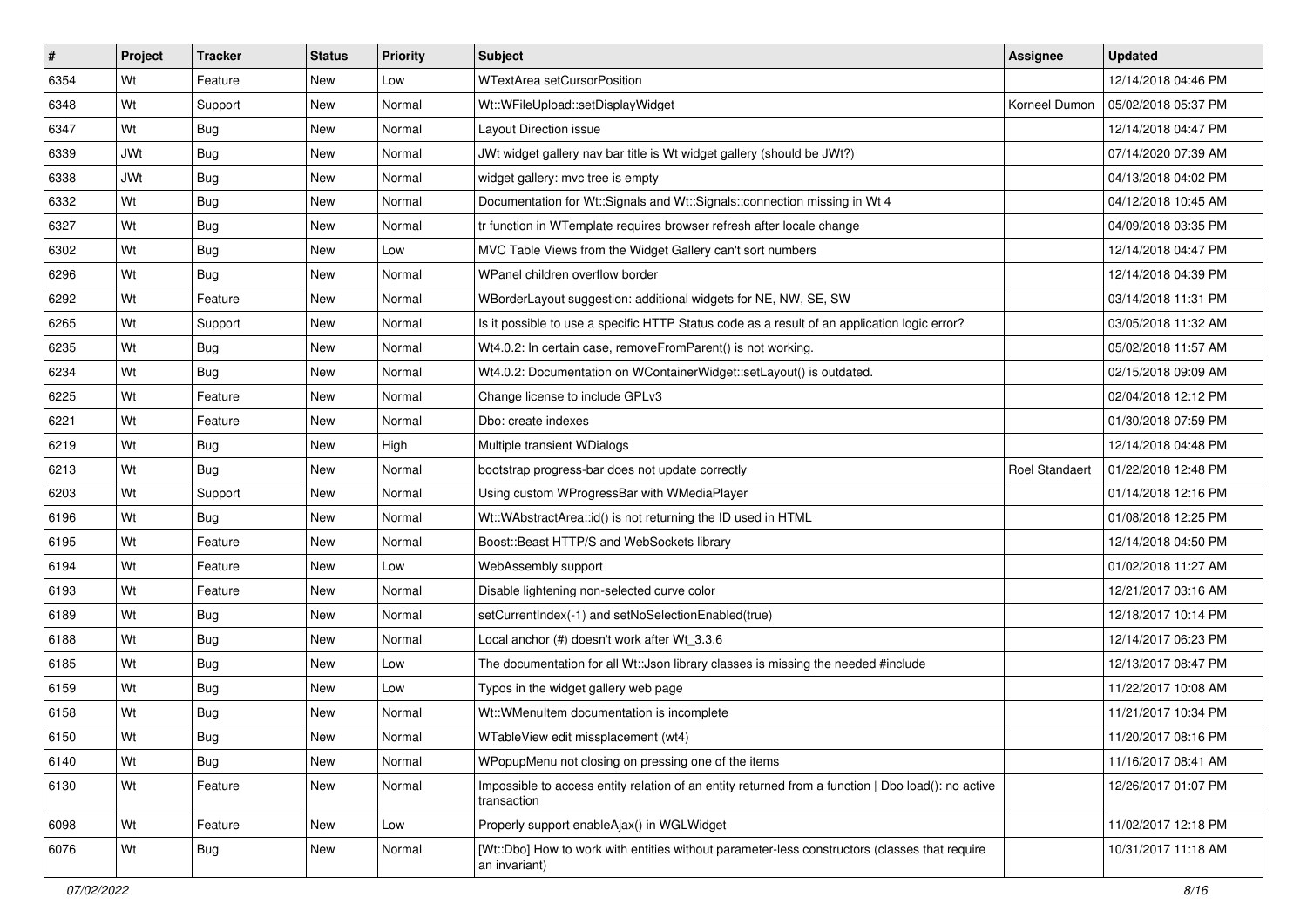| $\vert$ # | Project | <b>Tracker</b> | <b>Status</b> | <b>Priority</b> | <b>Subject</b>                                                                                                        | <b>Assignee</b>       | <b>Updated</b>      |
|-----------|---------|----------------|---------------|-----------------|-----------------------------------------------------------------------------------------------------------------------|-----------------------|---------------------|
| 6075      | Wt      | Bug            | New           | Low             | [Wt::Dbo] Add built-in type support for std::chrono::time point and std::chrono::seconds                              |                       | 11/09/2017 03:50 PM |
| 6072      | Wt      | Bug            | New           | Normal          | Unable to zoom or pan while the chart's data is being updated.                                                        |                       | 10/30/2017 10:44 AM |
| 6070      | Wt      | Feature        | New           | Normal          | HTML5 geolocation                                                                                                     | Osman Zakir           | 10/29/2017 03:41 PM |
| 6069      | Wt      | Feature        | New           | Normal          | Google Maps geolocation API                                                                                           | Osman Zakir           | 10/28/2017 11:43 PM |
| 6045      | Wt      | Bug            | New           | Normal          | WDoubleValidator: implement inputFilter()                                                                             |                       | 10/25/2017 11:48 AM |
| 6044      | Wt      | <b>Bug</b>     | New           | Normal          | WTabWidget and flex-layout                                                                                            |                       | 08/27/2018 11:41 AM |
| 6028      | Wt      | Bug            | New           | Normal          | ItemIsXHTMLText flag in WAbstractChartModel causes crash when chart is rendered                                       | <b>Roel Standaert</b> | 10/19/2017 08:33 PM |
| 6015      | Wt      | Bug            | New           | Normal          | Oscillation in Chrome at various zoom levels with layouts (WTableView)                                                |                       | 10/17/2017 05:52 PM |
| 6014      | Wt      | Bug            | New           | Normal          | Oscillation in Chrome at various zoom levels with layouts (WPaintedWidget w/Areas)                                    |                       | 10/17/2017 05:04 PM |
| 5963      | Wt      | Support        | New           | Normal          | HTTPS server in wthttpd - Error: failed to select ciphers for cipher list                                             | Wim Dumon             | 10/03/2017 07:40 PM |
| 5962      | Wt      | <b>Bug</b>     | New           | Normal          | Properly support toggling drag enabled/disabled on WAbstractItemView                                                  |                       | 10/02/2017 06:58 PM |
| 5959      | Wt      | Bug            | New           | Low             | wt-homepage example source viewer expands then immediately collapses directories if<br>already selected               |                       | 09/28/2017 09:40 PM |
| 5949      | Wt      | Support        | New           | Normal          | WPieChart lables are overlapping                                                                                      |                       | 09/26/2017 12:05 PM |
| 5948      | Wt      | Support        | New           | Normal          | WTreeTable remains loading                                                                                            |                       | 09/26/2017 11:58 AM |
| 5945      | Wt      | Bug            | New           | Normal          | WBoxLayout - WPieChart resizing does not work when nested into a WContainerWidget                                     |                       | 09/25/2017 06:11 PM |
| 5943      | Wt      | Support        | New           | Normal          | Tutorials and Documentation - If possible, please improve                                                             | Osman Zakir           | 09/21/2017 05:42 PM |
| 5915      | Wt      | <b>Bug</b>     | New           | Normal          | Generated javascript causes sometimes Wt internal error - Wt internal error; undefined,<br>description: j7406 is null |                       | 10/12/2018 05:16 PM |
| 5914      | Wt      | Bug            | New           | High            | Wt internal error; code: undefined, description: b.find().get().lastChild is null                                     | <b>Roel Standaert</b> | 09/18/2017 01:16 PM |
| 5913      | Wt      | Bug            | New           | Normal          | WFileUpload has a bug when placed in a WTemplateFormView                                                              |                       | 09/14/2017 12:08 PM |
| 5907      | Wt      | Bug            | New           | Low             | Update Ubuntu installation instructions.                                                                              |                       | 09/10/2017 02:54 AM |
| 5906      | Wt      | Bug            | New           | Low             | CMAKE MINIMUM REQUIRED version is too low.                                                                            |                       | 09/08/2017 12:05 PM |
| 5903      | Wt      | <b>Bug</b>     | New           | Normal          | Http::Client Racy with abort behaviour                                                                                |                       | 09/01/2017 10:29 PM |
| 5902      | Wt      | <b>Bug</b>     | New           | Normal          | WAxisSliderWidget: Bumping one handler to the edge affects another handler.                                           |                       | 08/31/2017 12:25 PM |
| 5901      | Wt      | Bug            | New           | Normal          | WAxisSliderWidget works incorrectly when the chart is hidden.                                                         |                       | 08/31/2017 12:06 PM |
| 5900      | Wt      | Bug            | New           | Normal          | Context menu disappears in treeview-dragdrop example                                                                  |                       | 08/29/2017 06:01 PM |
| 5892      | Wt      | <b>Bug</b>     | New           | Normal          | wt4 compilation failed with gcc 4.9                                                                                   |                       | 08/31/2017 11:50 AM |
| 5889      | Wt      | Bug            | New           | Normal          | WTreeView loooks bad after data update                                                                                |                       | 09/11/2017 12:40 PM |
| 5888      | Wt      | Support        | New           | Normal          | Wt blog rss-feed suggest wrong subscribe address                                                                      |                       | 08/23/2017 03:16 PM |
| 5882      | Wt      | <b>Bug</b>     | New           | Normal          | WTableView with BootstrapTheme v2 doesn't render all rows (ep.2)                                                      |                       | 08/19/2017 01:07 AM |
| 5881      | Wt      | Bug            | New           | Normal          | --ssl-prefer-server-ciphers option not documented                                                                     |                       | 08/31/2017 01:00 PM |
| 5872      | Wt      | Support        | New           | Normal          | OAuth2 authentication using oauth.wt.exe sample                                                                       |                       | 08/11/2017 11:43 AM |
| 5870      | Wt      | Support        | New           | Normal          | Auth1.C sample doesn't authenticate (3.3.7)                                                                           |                       | 08/10/2017 03:46 PM |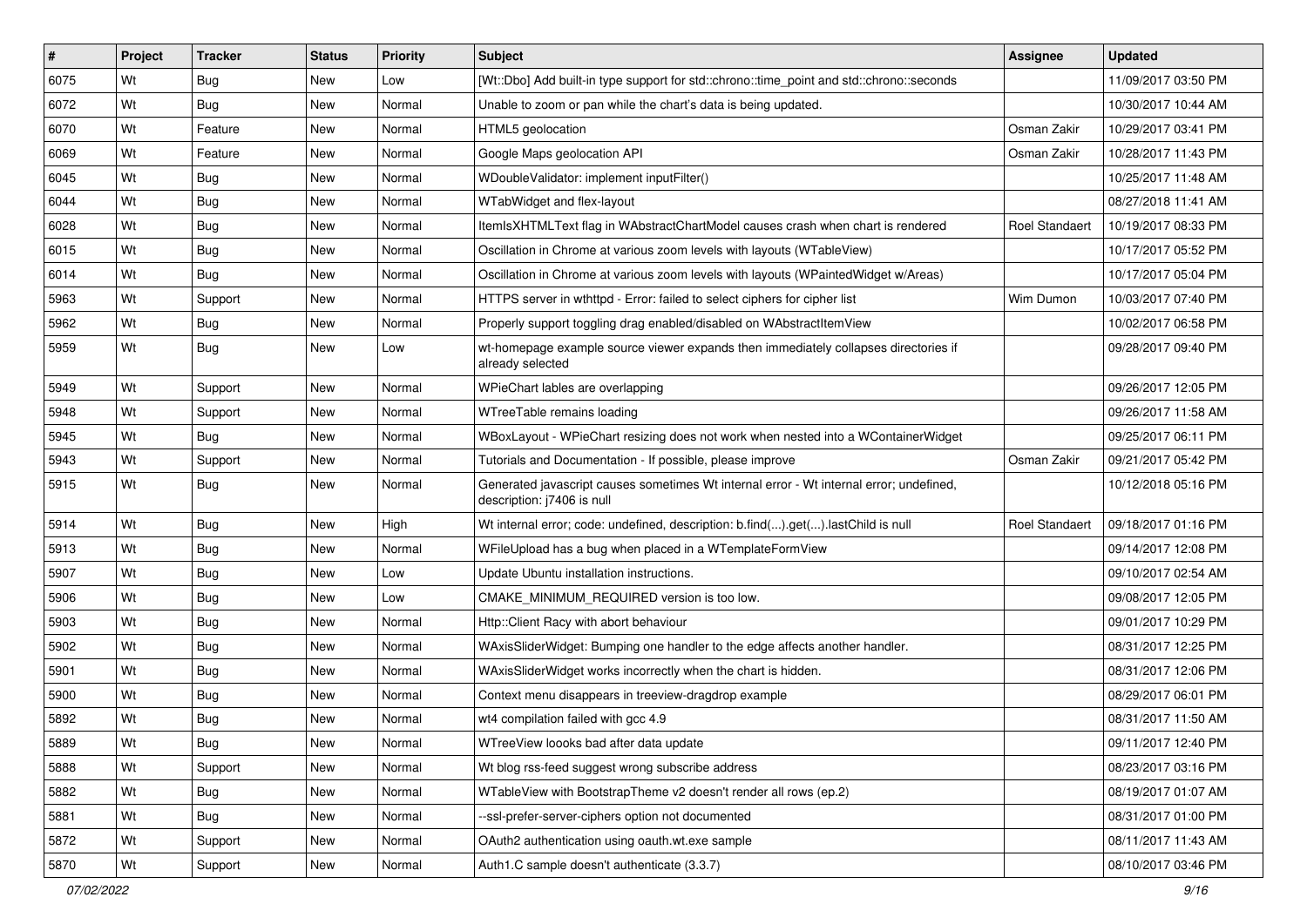| $\vert$ # | Project | <b>Tracker</b> | <b>Status</b> | <b>Priority</b> | <b>Subject</b>                                                         | <b>Assignee</b>         | <b>Updated</b>      |
|-----------|---------|----------------|---------------|-----------------|------------------------------------------------------------------------|-------------------------|---------------------|
| 5865      | Wt      | Support        | New           | Normal          | Adding and Removing Rules with WCssStyleSheet                          |                         | 08/17/2017 12:30 PM |
| 5835      | Wt      | Bug            | New           | High            | SHA1 is recommended as a suitable password hashing method              |                         | 08/11/2017 04:32 PM |
| 5829      | Wt      | Bug            | New           | Normal          | WFormModel::FieldMap with "const char*" key                            |                         | 08/31/2017 01:34 PM |
| 5808      | Wt      | Bug            | New           | Normal          | Wt 4.0.0-rc1 examples segfault on Alpine                               |                         | 12/05/2017 04:30 PM |
| 5807      | Wt      | Bug            | New           | Normal          | WMediaPlayer custom time text widgets working                          |                         | 12/23/2019 01:35 PM |
| 5797      | Wt      | <b>Bug</b>     | New           | Normal          | Wt 4: Cannot build Dbo separately                                      |                         | 07/10/2017 01:42 PM |
| 5779      | Wt      | Bug            | New           | Low             | Errors in documentation for WLengthValidator                           |                         | 06/26/2017 02:15 PM |
| 5770      | Wt      | Bug            | New           | Normal          | Error during chart rendering                                           |                         | 06/16/2017 10:47 AM |
| 5768      | Wt      | Feature        | New           | Normal          | CMake: Export Wt package                                               | Konstantin<br>Podsvirov | 09/13/2017 12:07 PM |
| 5766      | Wt      | Support        | New           | Low             | Possible failure in WDialog::setMaximumSize documentation              |                         | 07/12/2017 05:00 PM |
| 5765      | Wt      | Bug            | New           | Normal          | WDialog with percentage based initial size is not resizeable by user   |                         | 06/14/2017 04:19 PM |
| 5755      | Wt      | Feature        | New           | Normal          | Google Maps geolocation API                                            | Osman Zakir             | 06/08/2017 02:00 PM |
| 5753      | Wt      | Support        | New           | Normal          | img tag problem in XHTMLUnsafeText                                     |                         | 06/08/2017 12:40 AM |
| 5748      | Wt      | Feature        | New           | Normal          | Update wthttpd section in Features page on Wt website                  |                         | 06/06/2017 01:39 PM |
| 5747      | Wt      | Feature        | New           | Normal          | Advertise WResouce and Http::Request::pathInfo()                       |                         | 06/06/2017 11:48 AM |
| 5746      | Wt      | Feature        | New           | Normal          | Add a configuration option for wthttpd to set expiration duratio       |                         | 06/05/2017 10:58 AM |
| 5714      | Wt      | Feature        | New           | Normal          | Support for running the server in the main thread only                 |                         | 05/19/2017 10:13 AM |
| 5685      | Wt      | Feature        | New           | Normal          | Add a Logo to the navigation bar                                       |                         | 04/28/2017 12:28 PM |
| 5674      | Wt      | Feature        | New           | Normal          | Multiple series for WAxisSliderWidget.                                 |                         | 04/24/2017 12:53 PM |
| 5657      | Wt      | Feature        | New           | Normal          | HTTP client requests with futures or something similar?                |                         | 04/14/2017 05:46 PM |
| 5649      | Wt      | Feature        | New           | Normal          | Add an API to WIOService to cancel scheduled tasks                     | Roel Standaert          | 04/11/2017 01:26 PM |
| 5643      | Wt      | Feature        | New           | Normal          | Consider suppressing some VC++ warnings to have a cleaner build output | Wim Dumon               | 04/07/2017 06:10 PM |
| 5640      | Wt      | Feature        | New           | Normal          | Add methods to contruct WSsICertificate from a file or data in memory  |                         | 04/04/2017 04:41 PM |
| 5637      | Wt      | Bug            | New           | Normal          | Using Wt::Dbo cause MySQL prepared statement leak                      |                         | 03/31/2017 06:34 PM |
| 5624      | Wt      | Bug            | New           | Normal          | WApplication::bind() documentation is misleading about WServer::post() |                         | 03/26/2017 12:49 PM |
| 5622      | Wt      | Bug            | New           | Normal          | WPainter draws ellipses as 360 degree arcs, which is not the same      |                         | 03/24/2017 03:30 PM |
| 5618      | Wt      | Feature        | New           | Normal          | Multirow features in Wt Tableview                                      | Koen Deforche           | 03/23/2017 03:11 AM |
| 5617      | Wt      | Feature        | <b>New</b>    | High            | PostgreSQL notify system                                               | Koen Deforche           | 03/23/2017 03:06 AM |
| 5604      | Wt      | Feature        | New           | Normal          | Document undocumented WServer member functions                         |                         | 03/26/2017 12:04 PM |
| 5587      | Wt      | Feature        | New           | Normal          | WCartesianChart should honor WAxis::titleOffset() if specified         |                         | 03/08/2017 05:02 PM |
| 5585      | Wt      | <b>Bug</b>     | New           | Normal          | PayPal description is not showing                                      | Koen Deforche           | 03/06/2017 08:21 PM |
| 5584      | Wt      | <b>Bug</b>     | New           | Normal          | Wt::Http::Client abort() documentation incomplete                      |                         | 03/03/2017 12:24 PM |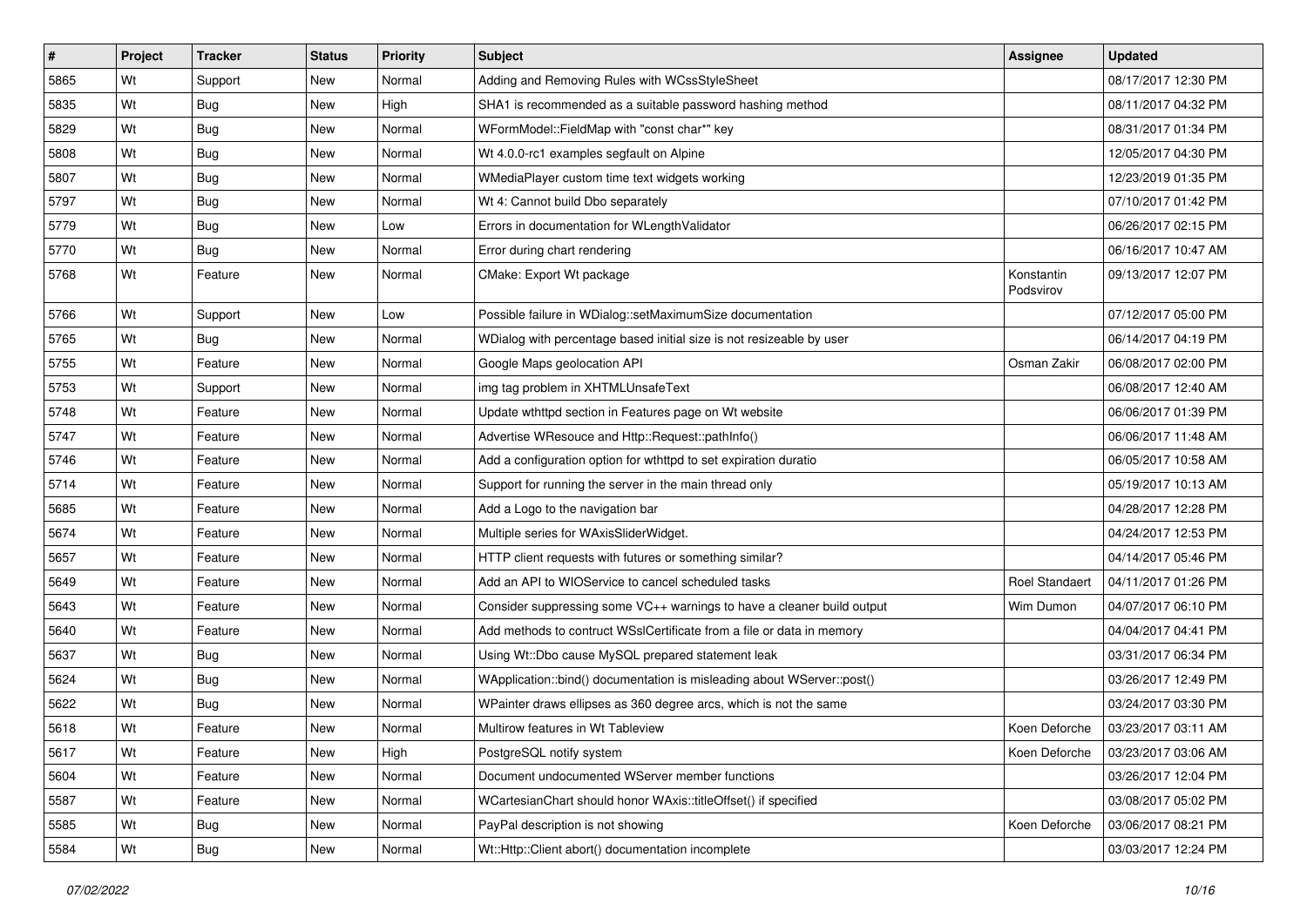| $\vert$ # | Project | <b>Tracker</b> | <b>Status</b> | <b>Priority</b> | <b>Subject</b>                                                                                                                            | <b>Assignee</b> | <b>Updated</b>      |
|-----------|---------|----------------|---------------|-----------------|-------------------------------------------------------------------------------------------------------------------------------------------|-----------------|---------------------|
| 5552      | Wt      | Feature        | New           | Low             | setMaximumTextSize(int) support in WPushButton                                                                                            |                 | 02/15/2017 05:20 AM |
| 5551      | Wt      | Bug            | New           | Normal          | WResource doesn't receive http patch / Wt::Http::Client doesn't support sending patch                                                     |                 | 02/12/2017 11:13 PM |
| 5544      | Wt      | Feature        | New           | Normal          | Real-time telemetry plots                                                                                                                 |                 | 02/23/2017 11:05 AM |
| 5494      | Wt      | Support        | New           | Normal          | Binary size doubled with recent version of Wt                                                                                             |                 | 01/19/2017 05:06 PM |
| 5473      | Wt      | Support        | New           | High            | performance issues with nested wcontainerwidgets and calling remove Widget for all inner<br>widgets                                       |                 | 01/03/2017 06:07 PM |
| 5411      | Wt      | Support        | New           | Normal          | Using the Wt::WColor::fromHSL and toHSL.                                                                                                  |                 | 11/08/2016 03:05 PM |
| 5402      | Wt      | Feature        | New           | Normal          | Wt::Dbo support for PostgresSQL NOTIFY/LISTEN                                                                                             |                 | 11/06/2016 06:13 PM |
| 5400      | Wt      | Feature        | New           | Normal          | Wt::Dbo::backend::Mysqlconnection secured connection using SSL/TLS to a MySql server                                                      |                 | 11/04/2016 02:23 PM |
| 5353      | Wt      | Bug            | New           | Normal          | Widget Gallery "Integration example" has some issues with validation                                                                      |                 | 10/20/2016 07:46 PM |
| 5350      | Wt      | Bug            | New           | Normal          | boost 1.62 and exception: Error (asio): set option: Bad file descriptor                                                                   |                 | 10/18/2016 11:55 AM |
| 5341      | Wt      | Support        | New           | Normal          | <b>WTableCell focus lost</b>                                                                                                              |                 | 10/13/2016 07:06 PM |
| 5338      | Wt      | Bug            | New           | Normal          | GoogleMap usage without Internet connection                                                                                               |                 | 10/13/2016 12:21 PM |
| 5324      | Wt      | Bug            | New           | Normal          | Win32 binary releases: include .lib files for openssl                                                                                     | Wim Dumon       | 10/06/2016 12:56 AM |
| 5307      | Wt      | Feature        | New           | Normal          | Possibility of setting a different thread_pool count for main process and session processes, or<br>detect if I'm a session process or not |                 | 09/29/2016 04:55 PM |
| 5298      | Wt      | Bug            | New           | Normal          | WGoogleMap does not use google_api_key where needed                                                                                       |                 | 09/29/2016 12:01 AM |
| 5265      | Wt      | Bug            | New           | Normal          | A WMessageBox with Fade animation can fail to hide when dismissed while animating-in.                                                     |                 | 09/19/2016 09:24 PM |
| 5264      | Wt      | Feature        | New           | Normal          | Usage of Wt::WString::trn() throughout the Wt library                                                                                     |                 | 09/16/2016 03:49 PM |
| 5256      | Wt      | Bug            | New           | Normal          | Linking errors with Pre-built binaries for Visual Studio                                                                                  | Wim Dumon       | 09/09/2016 05:46 PM |
| 5254      | Wt      | Bug            | New           | Low             | Widgetgallery closeable tab display/function issue on direct URL access to<br>navigation/tab-widget                                       |                 | 09/08/2016 06:09 PM |
| 5238      | Wt      | Support        | New           | Normal          | Wt Reference                                                                                                                              |                 | 09/05/2016 11:42 PM |
| 5234      | Wt      | Bug            | New           | Normal          | [wt-3.3.6] TreeView & WSortFilterProxyModel                                                                                               |                 | 09/02/2016 05:10 PM |
| 5230      | Wt      | Feature        | New           | Normal          | WFileUpload cancel()                                                                                                                      |                 | 03/02/2017 02:59 PM |
| 5227      | Wt      | Bug            | New           | Normal          | Websocket connection failures cause excessive retries                                                                                     |                 | 02/27/2017 11:37 PM |
| 5226      | Wt      | Support        | New           | Normal          | Navigation Bar with Bootstrap                                                                                                             | Diego Nóbrega   | 08/30/2016 12:36 PM |
| 5223      | Wt      | Feature        | New           | Normal          | WTableView: Set maximum amount of rendered rows instead of height                                                                         |                 | 02/15/2017 03:35 AM |
| 5222      | Wt      | Bug            | New           | Normal          | WPopupMenu does not open anymore                                                                                                          |                 | 08/23/2016 11:10 AM |
| 5221      | Wt      | Bug            | New           | Normal          | Draggable list                                                                                                                            |                 | 08/22/2016 05:04 PM |
| 5166      | Wt      | Support        | New           | Normal          | InternalPathChanges                                                                                                                       |                 | 08/04/2016 03:44 PM |
| 5140      | Wt      | Bug            | New           | Normal          | Binaries of WPdfRenderer on 3.3.6                                                                                                         |                 | 07/28/2016 12:53 PM |
| 5133      | Wt      | Bug            | New           | Normal          | Dbo tutorial                                                                                                                              |                 | 07/27/2016 05:18 PM |
| 5039      | Wt      | Bug            | New           | High            | bug in WRasterImage-skia.C occurs in 3.3.6 RC 2                                                                                           | Wim Dumon       | 07/06/2016 09:33 PM |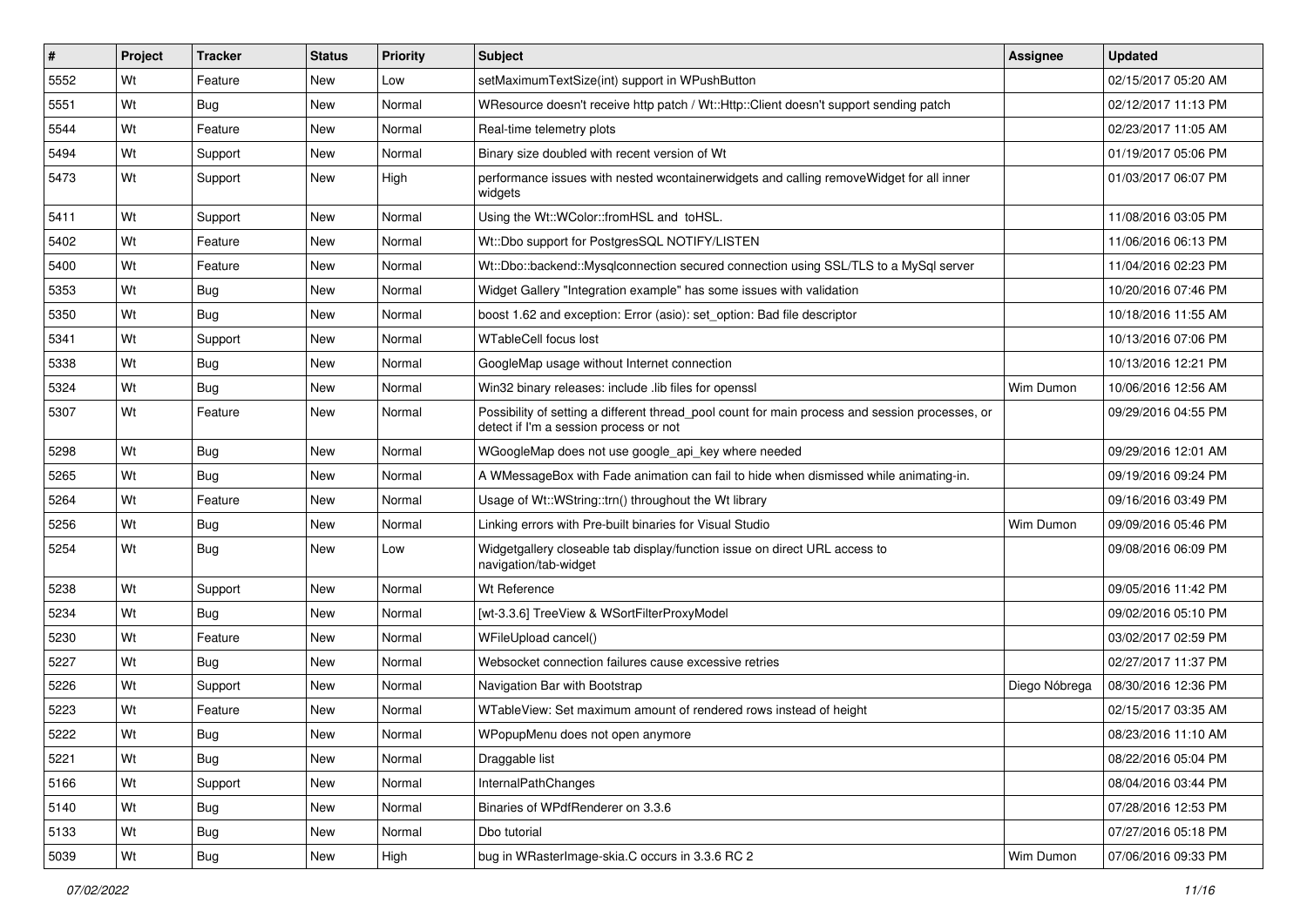| #    | Project    | <b>Tracker</b> | <b>Status</b> | <b>Priority</b> | <b>Subject</b>                                                                                                                                                                 | <b>Assignee</b>       | <b>Updated</b>      |
|------|------------|----------------|---------------|-----------------|--------------------------------------------------------------------------------------------------------------------------------------------------------------------------------|-----------------------|---------------------|
| 4991 | Wt         | Feature        | New           | Normal          | <b>Reset URL Parameters</b>                                                                                                                                                    |                       | 06/22/2016 05:05 PM |
| 4981 | Wt         | Support        | New           | Normal          | WTreeView + multiline items                                                                                                                                                    | <b>Roel Standaert</b> | 02/21/2018 04:37 PM |
| 4977 | Wt         | Bug            | New           | Low             | <i>iPlayer is obsolete</i>                                                                                                                                                     |                       | 06/16/2016 12:07 AM |
| 4952 | Wt         | Support        | New           | Low             | How to add HSTS header to response                                                                                                                                             |                       | 06/09/2016 03:12 PM |
| 4925 | Wt         | Feature        | New           | Normal          | WTreeView setAlternatingRowColors                                                                                                                                              | Koen Deforche         | 05/20/2016 10:56 AM |
| 4909 | Wt         | Feature        | New           | Normal          | CanvasPainter needs a 'clearRect()' method                                                                                                                                     |                       | 05/12/2016 02:22 PM |
| 4904 | Wt         | Feature        | New           | Normal          | Get Browser Windowsize                                                                                                                                                         |                       | 10/05/2019 02:30 PM |
| 4900 | Wt         | Support        | New           | High            | VS2010 binaries of 3.3.5                                                                                                                                                       |                       | 05/09/2016 12:58 PM |
| 4841 | Wt         | Support        | New           | High            | Please help I'm badly stuck!                                                                                                                                                   |                       | 04/02/2016 10:57 AM |
| 4838 | Wt         | Support        | New           | Normal          | Supports browsers                                                                                                                                                              |                       | 03/31/2016 11:09 PM |
| 4836 | Wt         | Bug            | New           | Low             | Deprecated use of std::auto ptr in WRandom                                                                                                                                     |                       | 03/30/2016 03:46 PM |
| 4793 | Wt         | Bug            | New           | Low             | Compiler warning                                                                                                                                                               |                       | 03/08/2016 11:27 AM |
| 4780 | Wt         | Feature        | New           | Normal          | Querying Dbo:: weak ptr flushes dirty objects (specific logic)                                                                                                                 |                       | 02/29/2016 06:28 PM |
| 4755 | Wt         | Support        | New           | Normal          | Problem with CMake find the correct libraries when cross compiling Wt                                                                                                          |                       | 02/18/2016 05:52 PM |
| 4700 | Wt         | Feature        | New           | Normal          | Some suggestions for WTemplateFormView and WFormModel                                                                                                                          |                       | 01/26/2016 03:54 PM |
| 4658 | Wt         | Feature        | New           | Normal          | Layout managers: support CSS flexbox as implementation                                                                                                                         |                       | 01/12/2016 11:33 AM |
| 4654 | Wt         | Feature        | New           | High            | Hide the native browse button from WFileUpload as it seems to become uglier and uglier each<br>year and provide a better looking modern, flexible, customizable control on top |                       | 01/07/2016 02:49 AM |
| 4642 | Wt         | Bug            | New           | Normal          | WAnimation doesn't work in WPopupMenu                                                                                                                                          |                       | 12/29/2015 05:54 AM |
| 4630 | Wt         | Feature        | New           | Normal          | Custom foreign key names                                                                                                                                                       |                       | 12/18/2015 02:05 PM |
| 4592 | Wt         | Bug            | New           | Normal          | The Bat email client shows corrupted subject of a message sent by Wt::Mail::Client                                                                                             |                       | 01/11/2016 06:28 PM |
| 4585 | Wt         | Feature        | New           | Normal          | Dbo reentrant queries                                                                                                                                                          |                       | 11/23/2015 07:24 PM |
| 4571 | Wt         | Support        | New           | High            | Handle Key Press Globally                                                                                                                                                      |                       | 11/16/2015 01:47 PM |
| 4570 | Wt         | Bug            | New           | Normal          | RTL support for WNavigationBar (and WMenu)                                                                                                                                     |                       | 11/16/2015 06:44 AM |
| 4566 | Wt         | Feature        | New           | Normal          | Support for data caching in WTableView/WAbstractItemModel                                                                                                                      |                       | 11/12/2015 05:23 PM |
| 4562 | Wt         | Feature        | New           | Normal          | blurred/focus signal exposed in WWidget                                                                                                                                        |                       | 11/11/2015 09:51 AM |
| 4559 | Wt         | Feature        | New           | Normal          | Add standard/default/centralized print media css style sheet layout link to all generated pages                                                                                |                       | 11/10/2015 04:20 PM |
| 4553 | Wt         | Bug            | New           | Normal          | Wt segfault in WMessageResources::hibernate()                                                                                                                                  |                       | 11/06/2015 12:18 PM |
| 4540 | Wt         | Feature        | New           | Normal          | Wt 3.3.5 Release dates                                                                                                                                                         |                       | 11/04/2015 02:45 AM |
| 4523 | <b>JWt</b> | <b>Bug</b>     | New           | Normal          | JSignal unmarshalling fails with latest chrome version (45.0)                                                                                                                  |                       | 10/26/2015 10:38 AM |
| 4497 | Wt         | Bug            | New           | Normal          | JSlot interference by Wt::Auth ?                                                                                                                                               |                       | 10/07/2015 10:00 AM |
| 4496 | Wt         | Feature        | New           | Normal          | Add support for HTML5 local storage                                                                                                                                            |                       | 10/06/2015 10:29 AM |
| 4486 | Wt         | Feature        | New           | Normal          | Caroussel                                                                                                                                                                      |                       | 09/17/2015 08:57 PM |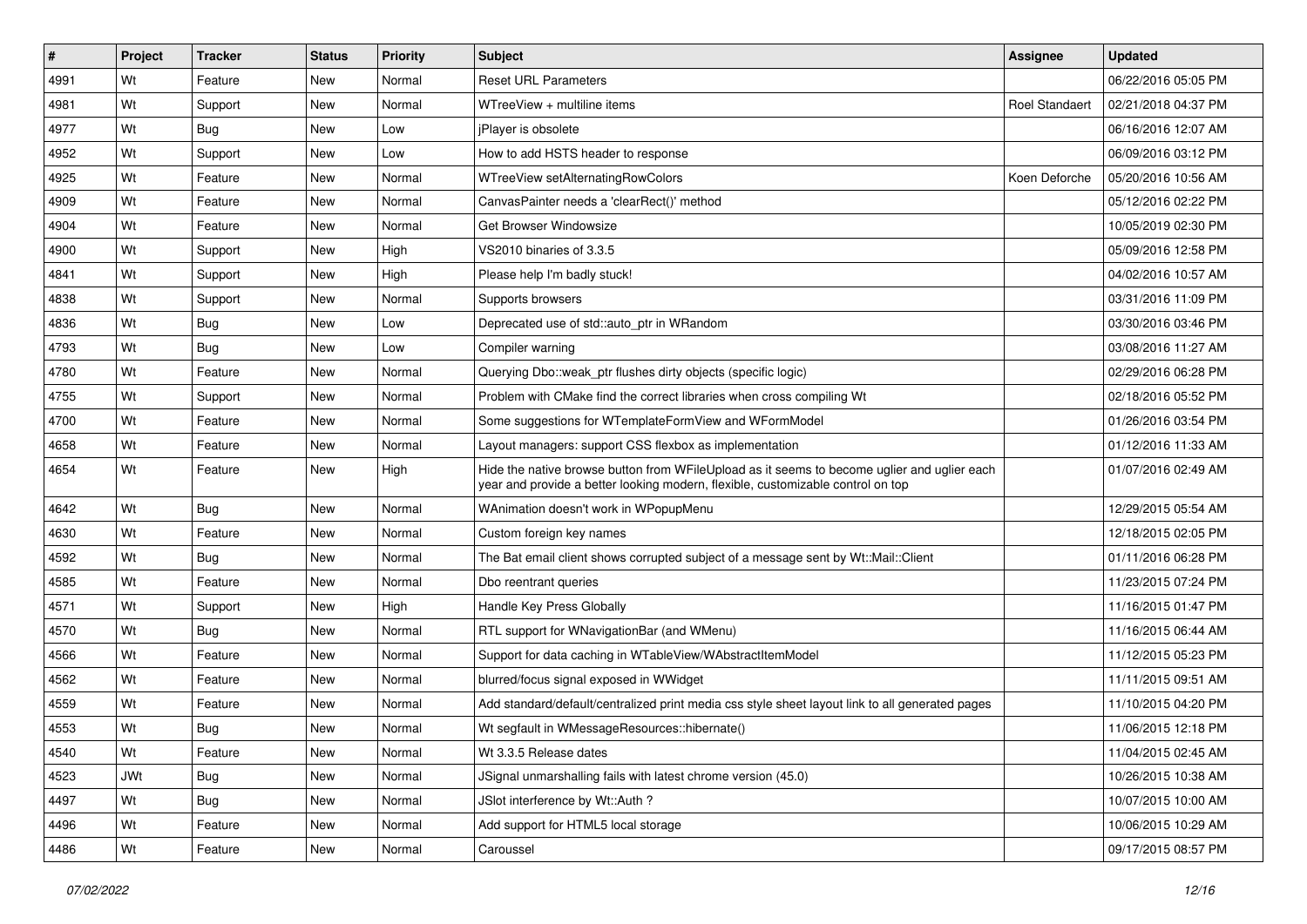| $\vert$ # | Project    | <b>Tracker</b> | <b>Status</b> | <b>Priority</b> | <b>Subject</b>                                                                                          | <b>Assignee</b> | <b>Updated</b>      |
|-----------|------------|----------------|---------------|-----------------|---------------------------------------------------------------------------------------------------------|-----------------|---------------------|
| 4382      | Wt         | Feature        | New           | Normal          | Error bars for charts                                                                                   |                 | 08/06/2015 03:49 PM |
| 4362      | <b>JWt</b> | Bug            | New           | Normal          | JWt POM depends on slf4j-simple                                                                         |                 | 07/29/2015 03:36 PM |
| 4360      | Wt         | Feature        | New           | Normal          | Make configurable RESIZE HANDLE MARGIN                                                                  |                 | 07/29/2015 03:40 AM |
| 4359      | Wt         | Bug            | New           | Normal          | WCartesianChart with axes at ZeroValue positioned incorrectly on interactive horizontal chart           |                 | 07/29/2015 03:16 AM |
| 4315      | Wt         | Support        | New           | Normal          | Browser zoom factor                                                                                     |                 | 07/13/2015 11:04 AM |
| 4314      | Wt         | <b>Bug</b>     | New           | Normal          | FindWt.cmake doesn't respect the REQUIRED flag, although it already has code to handle it.              |                 | 07/11/2015 02:16 PM |
| 4313      | Wt         | Bug            | New           | Normal          | cmake build doesn't allow to use standard CMAKE PREFIX PATH                                             |                 | 07/11/2015 02:14 PM |
| 4307      | Wt         | <b>Bug</b>     | New           | Normal          | WTableView setRowHeaderCount() and event handling                                                       |                 | 07/10/2015 09:37 AM |
| 4293      | Wt         | <b>Bug</b>     | New           | Normal          | Resize a WText "iframe" widget into a WGridLayout is inaccurate                                         |                 | 07/07/2015 01:32 PM |
| 4128      | Wt         | Bug            | New           | Normal          | WTabWidget and javascript.void(0)                                                                       |                 | 06/01/2015 10:16 AM |
| 4125      | <b>JWt</b> | <b>Bug</b>     | New           | Normal          | WProgressBar not properly worked with WFileUpload at 3.3.4                                              | Koen Deforche   | 05/28/2015 12:21 PM |
| 4084      | <b>JWt</b> | Bug            | New           | Normal          | Outdated maven dependency declaration on site, no new artifacts available on Maven Central<br>& JCenter |                 | 05/12/2015 12:34 AM |
| 4043      | Wt         | Feature        | New           | Normal          | WAbstractItemModel lacks takeHeaderItem method                                                          |                 | 09/07/2015 04:32 PM |
| 4024      | Wt         | Bug            | New           | Low             | Navigation in Widget Gallery not OK?                                                                    |                 | 04/29/2015 09:55 AM |
| 3986      | Wt         | Support        | New           | Low             | Update documentation for WApplication::setTwoPhaseRenderingThreshold()                                  |                 | 04/15/2015 05:59 PM |
| 3972      | <b>JWt</b> | Bug            | New           | High            | alignment bug in wt/src/js/StdGridLayoutImpl2.js                                                        |                 | 04/09/2015 05:06 PM |
| 3969      | Wt         | <b>Bug</b>     | New           | Normal          | Internal error when browsing Wt site                                                                    |                 | 04/08/2015 10:06 PM |
| 3954      | Wt         | Support        | New           | Normal          | <b>WLogger Scope</b>                                                                                    |                 | 04/09/2015 04:36 PM |
| 3953      | <b>JWt</b> | Bug            | New           | High            | you can't use a WSuggestionPopup and an InputMask at the same time.                                     |                 | 04/09/2015 06:14 PM |
| 3937      | Wt         | Feature        | New           | Normal          | Consider starting the development of a scene graph library like Qt3D                                    |                 | 08/26/2015 11:45 AM |
| 3932      | Wt         | Bug            | New           | Normal          | Attribute position not modifiable for WDialog                                                           |                 | 03/30/2015 08:27 PM |
| 3930      | Wt         | Bug            | New           | High            | JavaScript in WT                                                                                        |                 | 04/03/2015 03:11 PM |
| 3919      | Wt         | Feature        | New           | Low             | Consider mentioning chart margin improvements in 3.3.4 release notes                                    |                 | 03/25/2015 11:09 PM |
| 3910      | Wt         | Feature        | New           | Normal          | Windows binaries for MinGW                                                                              |                 | 04/18/2017 11:45 AM |
| 3893      | <b>JWt</b> | Bug            | New           | Normal          | popup submenus aka section headers have internal path enabled by default                                |                 | 03/14/2015 11:18 PM |
| 3891      | <b>JWt</b> | Bug            | New           | Normal          | How to set cookie value with redirect page                                                              |                 | 03/13/2015 02:17 PM |
| 3889      | Wt         | Feature        | New           | Normal          | WMenu Function to set contents stack widget                                                             |                 | 03/12/2015 02:44 PM |
| 3887      | Wt         | Feature        | New           | Normal          | Parallel JS require() downloading                                                                       |                 | 03/12/2015 10:49 AM |
| 3885      | JWt        | Support        | New           | Normal          | How to get HttpServletResponse and HttpServletRequest                                                   |                 | 03/12/2015 10:12 AM |
| 3884      | Wt         | Bug            | New           | Normal          | server-side PNG and UTF-8                                                                               | Wim Dumon       | 03/09/2015 07:20 PM |
| 3876      | Wt         | Feature        | New           | Normal          | WGridLayout add methods to hide rows and/or columns?                                                    |                 | 03/05/2015 11:06 AM |
| 3824      | Wt         | Bug            | New           | Normal          | Potential race in WMessageResourceBundle with WServer::setLocalizedStrings                              |                 | 03/06/2015 01:56 PM |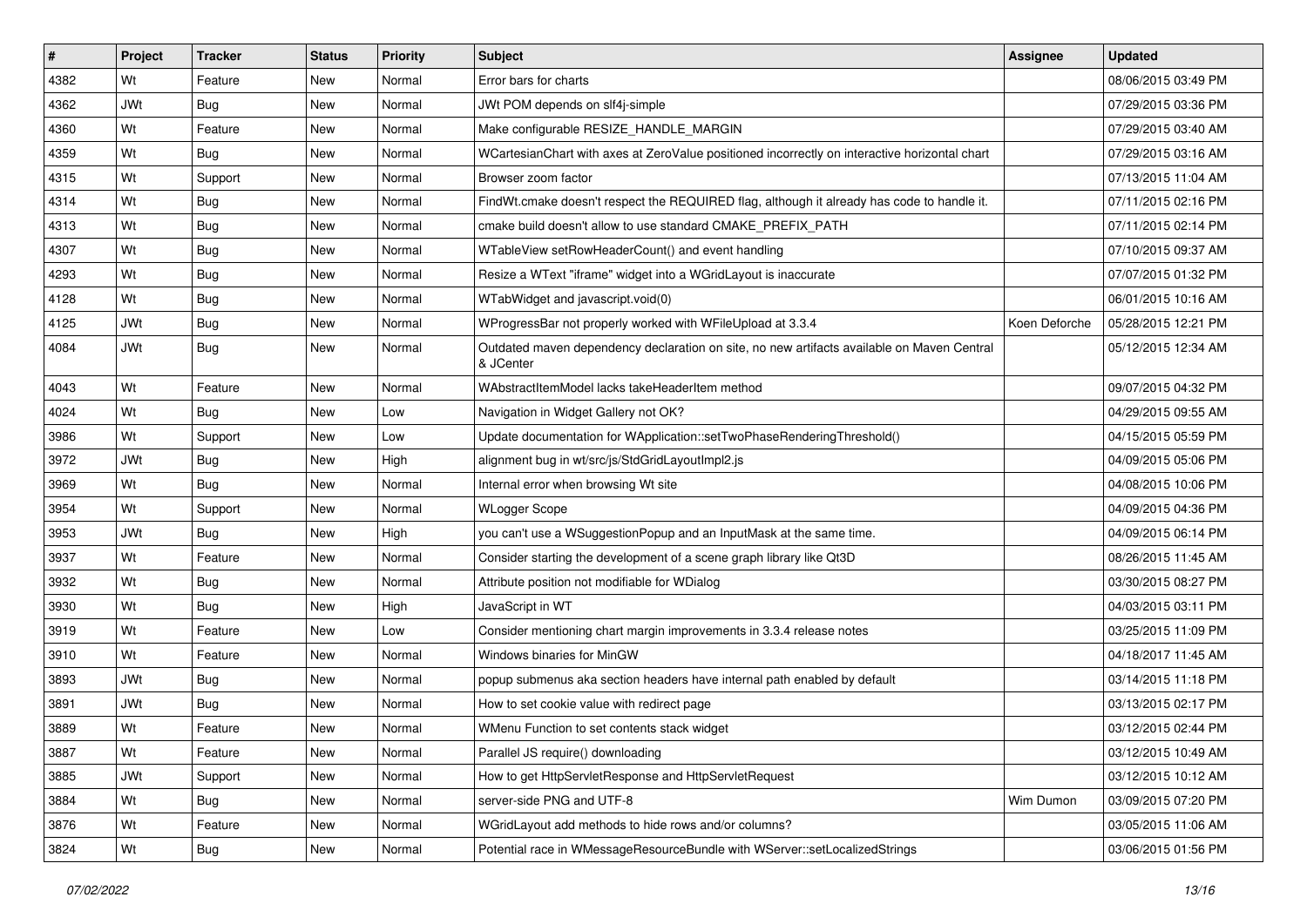| $\vert$ # | Project    | <b>Tracker</b> | <b>Status</b> | <b>Priority</b> | <b>Subject</b>                                                                                                     | <b>Assignee</b> | <b>Updated</b>      |
|-----------|------------|----------------|---------------|-----------------|--------------------------------------------------------------------------------------------------------------------|-----------------|---------------------|
| 3808      | Wt         | Feature        | New           | Normal          | Wt:Dbo queries which return collections have restrictions which are difficult for newcomers                        |                 | 02/20/2015 05:33 AM |
| 3738      | Wt         | Bug            | New           | Normal          | Wt fails to compile WIOService with Cygwin                                                                         | Wim Dumon       | 03/02/2015 11:41 AM |
| 3723      | Wt         | Feature        | New           | Normal          | Adding inline WCssStyleSheet using WApplication::useStyleSheet()                                                   |                 | 01/09/2015 05:48 PM |
| 3715      | Wt         | <b>Bug</b>     | New           | Normal          | Your browser does not support WebGL                                                                                |                 | 01/05/2015 03:42 PM |
| 3714      | Wt         | Bug            | New           | Normal          | Click on checkbox is only emitted when clicking on the text                                                        | Koen Deforche   | 12/29/2014 03:57 PM |
| 3712      | Wt         | Feature        | New           | Normal          | Persian, Hijri, and Gregorian Calendars                                                                            |                 | 12/29/2014 09:16 AM |
| 3691      | Wt         | Feature        | New           | Normal          | open nonmodal dialog as new browser window                                                                         |                 | 02/17/2015 12:02 AM |
| 3668      | Wt         | Bug            | New           | Normal          | Compilation with -DWT HAVE GNU REGEX needs some patches                                                            | Koen Deforche   | 02/16/2015 01:45 PM |
| 3663      | Wt         | Feature        | New           | Normal          | Position of WScrollBar                                                                                             |                 | 11/12/2014 04:06 PM |
| 3660      | Wt         | Feature        | New           | High            | WGLWidget's 'gl' interface sucks when it comes to potability. Please make it comatible with<br>OpenGL ES interface |                 | 11/13/2014 02:55 PM |
| 3647      | Wt         | Bug            | <b>New</b>    | Normal          | refresh after setLocale is partial.                                                                                |                 | 11/05/2014 03:14 PM |
| 3646      | Wt         | Feature        | New           | Low             | Implement comment field in Wt::Dbo                                                                                 |                 | 11/05/2014 02:14 PM |
| 3645      | Wt         | Support        | New           | Normal          | want to compile wt, and use wtdbomysql, but an error occurred                                                      | Wim Dumon       | 11/05/2014 10:52 AM |
| 3632      | <b>JWt</b> | Bug            | New           | Normal          | WApplication.require() does not enforce unique loading of js libraries                                             |                 | 10/25/2014 03:06 PM |
| 3547      | Wt         | Bug            | New           | Normal          | Double Clicking the Navbar Toggle Button Causes Menu Toggle to Fail                                                | Wim Dumon       | 08/26/2014 09:44 PM |
| 3546      | Wt         | Feature        | New           | Normal          | Multiple windows/tabs to one session                                                                               |                 | 08/26/2014 07:33 PM |
| 3532      | Wt         | Feature        | New           | Normal          | WTree keyboard focus                                                                                               |                 | 08/19/2014 03:45 AM |
| 3455      | Wt         | Feature        | New           | Normal          | Wt::Auth: implement an invite-based registration model                                                             |                 | 07/10/2014 03:21 PM |
| 3426      | Wt         | Bug            | New           | Low             | Minor compilation problem without libPNG                                                                           |                 | 07/04/2014 05:26 PM |
| 3404      | Wt         | Feature        | New           | Normal          | docRoot per URL                                                                                                    |                 | 07/03/2014 06:51 AM |
| 3382      | Wt         | Feature        | New           | Normal          | WApplication::oldInternalPath()                                                                                    |                 | 11/24/2015 10:29 PM |
| 3381      | Wt         | Feature        | New           | Normal          | client's locale is not respected in static WResource                                                               |                 | 03/06/2015 01:56 PM |
| 3375      | Wt         | Feature        | New           | Normal          | Config entry for spawning new processes when old ones crash                                                        |                 | 06/24/2014 07:08 PM |
| 3265      | Wt         | Bug            | New           | Normal          | Incorrect deployPath detection when url contains cyrillic symbols under nginx                                      |                 | 06/05/2014 03:37 PM |
| 3257      | Wt         | Feature        | New           | Normal          | Drag enter and drag leave events                                                                                   |                 | 06/04/2014 11:55 AM |
| 3253      | Wt         | <b>Bug</b>     | New           | Normal          | Problem with setting WDialog initial position                                                                      |                 | 06/03/2014 02:42 PM |
| 3249      | Wt         | Bug            | New           | Normal          | Ctrl+Click on Mac trackpad not interpreted as Right Click                                                          |                 | 06/02/2014 09:51 PM |
| 3244      | Wt         | <b>Bug</b>     | <b>New</b>    | Normal          | Add example using Twitter Bootstrap 3 grid layout                                                                  | Korneel Dumon   | 06/04/2014 07:53 PM |
| 3196      | <b>JWt</b> | <b>Bug</b>     | New           | Normal          | WDialog::rejectWhenEscapePressed is working if called after WDialog::show.                                         |                 | 05/23/2014 07:25 PM |
| 3035      | Wt         | <b>Bug</b>     | New           | Low             | WTestEnvironment not included in Ubuntu package?                                                                   |                 | 05/01/2014 12:56 PM |
| 3028      | Wt         | Support        | New           | Normal          | Auth to website                                                                                                    |                 | 04/29/2014 03:09 PM |
| 3019      | Wt         | Feature        | New           | Normal          | Ability to add leading zeroes to a WSpinBox                                                                        |                 | 04/28/2014 01:32 PM |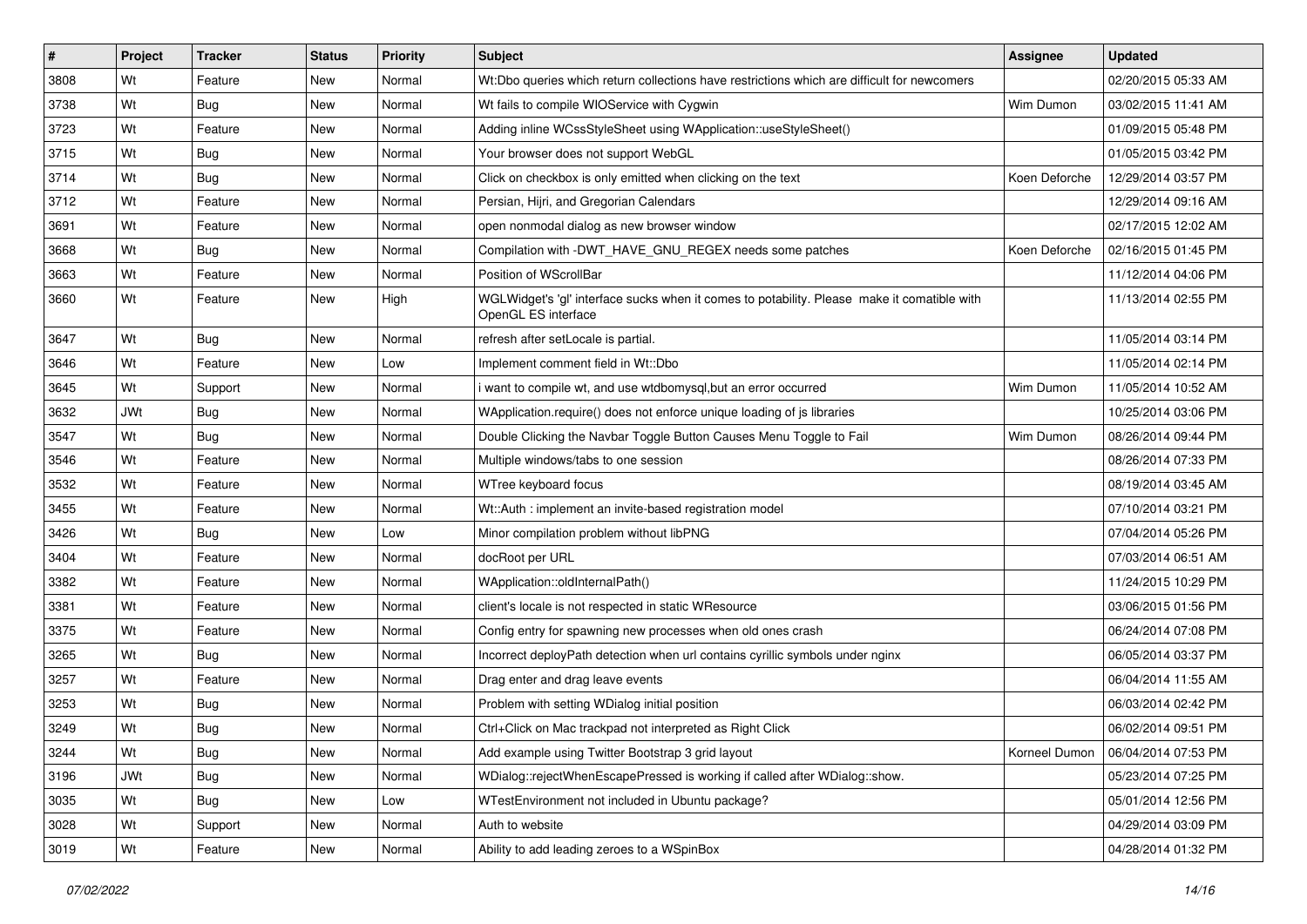| #    | Project    | <b>Tracker</b> | <b>Status</b> | <b>Priority</b> | <b>Subject</b>                                                                    | <b>Assignee</b> | <b>Updated</b>      |
|------|------------|----------------|---------------|-----------------|-----------------------------------------------------------------------------------|-----------------|---------------------|
| 2911 | Wt         | Feature        | New           | Normal          | WModelIndex::data() and WStandardItem::data() have different default arguments    |                 | 04/06/2014 09:51 PM |
| 2896 | Wt         | Bug            | New           | Normal          | Delete the pointer for WFileResource after download finish                        | Wim Dumon       | 05/27/2014 04:29 PM |
| 2893 | Wt         | Feature        | New           | Normal          | Avoid using the wt_config.xml to configure logging with WTestEnvironment          |                 | 03/31/2014 09:12 PM |
| 2886 | Wt         | Bug            | New           | Normal          | WFileUpload progress bar doesn't work in FastCGI app                              |                 | 04/02/2014 04:21 PM |
| 2883 | Wt         | Feature        | New           | High            | [WEBSITE] Main Page should show Code & Widget                                     |                 | 03/31/2014 07:10 AM |
| 2882 | Wt         | Feature        | New           | High            | Further Decouple/Isolate Wt's UI (Widget)                                         |                 | 03/31/2014 05:33 AM |
| 2881 | Wt         | Feature        | New           | High            | Provide a Tutorial, starting with Wt Basic Concepts                               |                 | 03/30/2014 05:57 AM |
| 2880 | Wt         | Feature        | New           | Normal          | [EXAMPLES] Group auth/login examples                                              |                 | 03/28/2014 10:44 PM |
| 2848 | Wt         | Bug            | New           | Normal          | How to build the examples of WT installed through package manager in Ubuntu 13.10 |                 | 03/24/2014 12:38 PM |
| 2844 | Wt         | Feature        | New           | High            | [DBO] Further Decoupling of Dbo from Wt                                           |                 | 03/23/2014 06:21 PM |
| 2838 | Wt         | Support        | New           | Normal          | <b>Editing Email Content</b>                                                      |                 | 03/21/2014 06:55 PM |
| 2832 | Wt         | Feature        | New           | Normal          | [WServer] Provid Functionality for URL to Filesystem Alias                        |                 | 03/20/2014 05:30 PM |
| 2823 | JWt        | Support        | New           | Normal          | TableView Alignement                                                              |                 | 03/17/2014 01:05 PM |
| 2808 | Wt         | Feature        | New           | Normal          | New signal implementation                                                         |                 | 03/13/2014 12:44 PM |
| 2804 | Wt         | Bug            | New           | Normal          | Consistently ignore default Locale, and format using WLocale                      |                 | 04/01/2014 04:14 PM |
| 2794 | Wt         | Feature        | New           | Normal          | [PROJECT] Create Guidelines Subjecting Namespaces                                 |                 | 03/11/2014 02:49 AM |
| 2777 | <b>JWt</b> | Feature        | New           | Normal          | Allow more flexible use of DecimalFormatter in WAxis                              |                 | 03/07/2014 04:02 PM |
| 2774 | <b>JWt</b> | Bug            | New           | Normal          | Fields undergo validation even when they are disabled                             | Anonymous       | 03/07/2014 10:07 AM |
| 2773 | Wt         | Feature        | New           | Normal          | WServer default configuration                                                     |                 | 03/07/2014 12:48 AM |
| 2763 | Wt         | Bug            | New           | Normal          | Slow Perfomance on InternetExplorer8 caused by getCssRule                         |                 | 03/06/2014 06:12 PM |
| 2758 | Wt         | Feature        | New           | Normal          | Add support for onpaste event                                                     | Anonymous       | 04/01/2014 04:21 PM |
| 2757 | Wt         | Bug            | New           | Normal          | XML config resourcesURL "/myres" does not include port (FastCGI)                  |                 | 03/05/2014 03:41 PM |
| 2754 | Wt         | Feature        | New           | Normal          | WServer.addApplication()                                                          |                 | 03/11/2014 11:26 AM |
| 2753 | Wt         | Feature        | New           | Normal          | Add an option to make jQuery and Wt javascript library cacheable on the client    |                 | 03/04/2014 08:18 PM |
| 2749 | Wt         | Feature        | New           | Normal          | Navigation Bar and associated vertical menus stylishing                           |                 | 03/02/2014 09:44 PM |
| 2746 | Wt         | Bug            | New           | Normal          | WTagCloud                                                                         | Wim Dumon       | 03/10/2014 06:49 PM |
| 2742 | Wt         | Bug            | New           | Low             | Minor issues with Plain (no-JS) WTableView                                        |                 | 02/28/2014 05:15 PM |
| 2715 | Wt         | Feature        | New           | Normal          | [PROJECT] Issues should have Categories                                           |                 | 03/21/2014 12:09 PM |
| 2698 | Wt         | Feature        | New           | Normal          | WNavigationBar polished team support                                              | Koen Deforche   | 04/01/2014 04:21 PM |
| 2677 | Wt         | <b>Bug</b>     | New           | Normal          | Handgman: handle concurrent modification exception                                |                 | 02/14/2014 05:11 PM |
| 2656 | Wt         | Support        | New           | Normal          | New User Examples                                                                 |                 | 02/11/2014 06:45 PM |
| 2652 | Wt         | <b>Bug</b>     | New           | Normal          | wrong layout for initially disabled radio-buttons                                 | Koen Deforche   | 02/10/2014 11:54 AM |
| 2633 | Wt         | Bug            | New           | Normal          | Invalid background images urls when the '--deploy-path' param is used             |                 | 02/05/2014 05:05 PM |